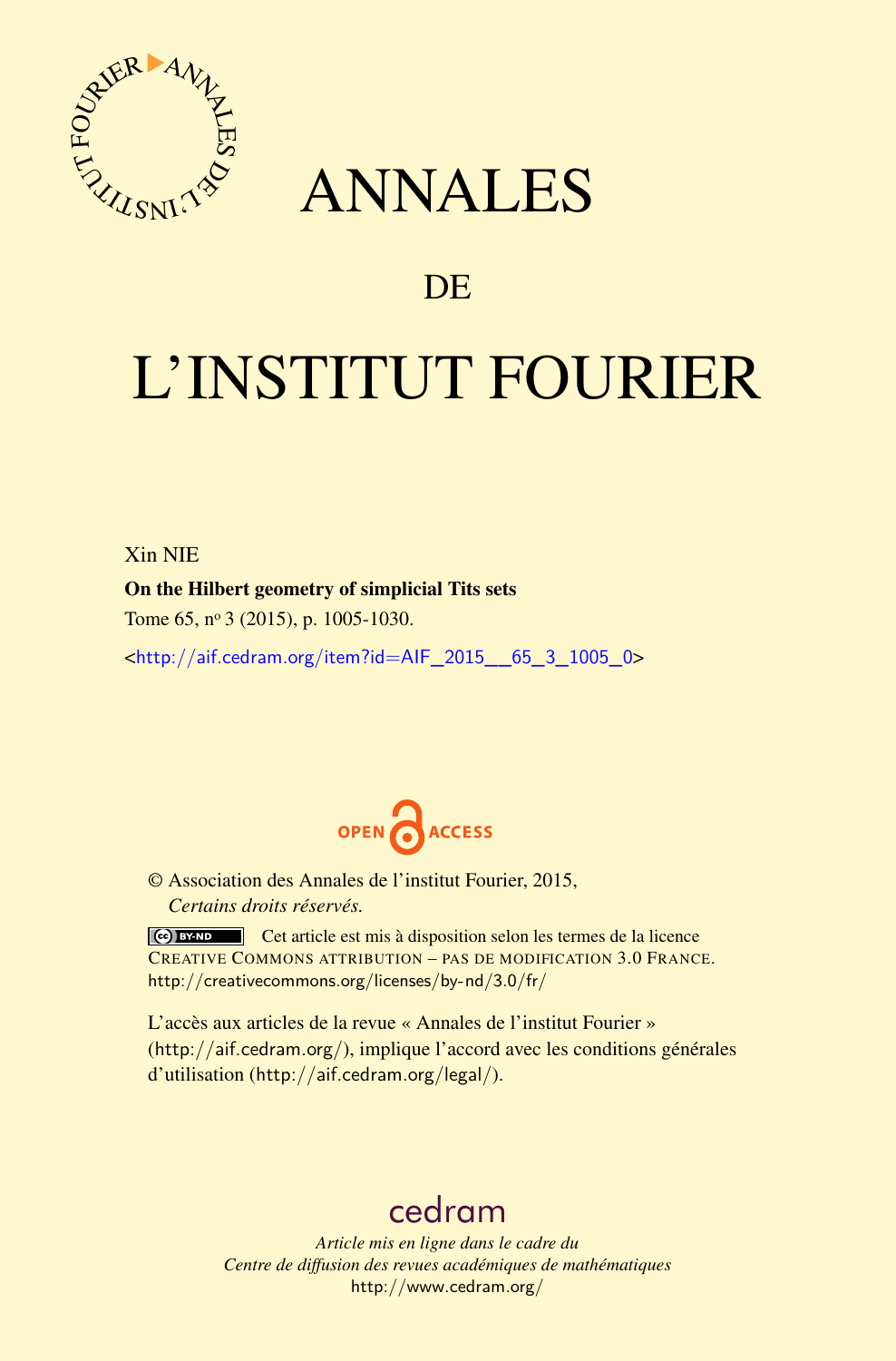#### ON THE HILBERT GEOMETRY OF SIMPLICIAL TITS **SETS**

#### **by Xin NIE (\*)**

ABSTRACT. — The moduli space of convex projective structures on a simplicial hyperbolic Coxeter orbifold is either a point or the real line. Answering a question of M. Crampon, we prove that in the latter case, when one goes to infinity in the moduli space, the entropy of the Hilbert metric tends to 0.

Résumé. — L'espace des modules de structures projectives convexes sur un orbifold simplicial hyperbolique est soit un point soit la droite réelle. En répondant à une question de M. Crampon, nous prouvons que dans ce dernier cas, quand on tend vers l'infini dans l'espace des modules, l'entropie de la métrique de Hilbert tend vers 0.

#### **1. Statements of results**

A (real) projective structure on an orbifold *X* is a maximal atlas with charts taking values in the real projective space  $\mathbb{P}^n$  and with transition functions taking values in the group of projective transformations.

An extensively studied class of projective structures is given by the following construction. An open subset  $\Omega \subset \mathbb{P}^n$  is said to be properly convex if it is a bounded convex subset of an affine chart  $\mathbb{R}^n \subset \mathbb{P}^n$ . Let  $X = \widetilde{X}/\Pi$ be an orbifold, where  $\widetilde{X}$  is a manifold homeomorphic to  $\mathbb{R}^n$  and  $\Pi$  is a group acting properly discontinuously on  $\tilde{X}$ . A convex projective structure on *X* consists of a faithful representation  $\rho : \Pi \to \mathrm{PGL}(n+1,\mathbb{R})$ and a  $\rho$ -equivariant homeomorphism from  $\overline{X}$  to a properly convex open set  $\Omega \subset \mathbb{P}^n$ .

Keywords: convex projective structure, reflection group, Hilbert geometry, volume entropy.

Math. classification: 20F67, 51F15, 53C60.

<sup>(\*)</sup> The research leading to these results has received funding from the European Research Council under the European Community's seventh Framework Programme (FP7/2007-2013)/ERC grant agreement.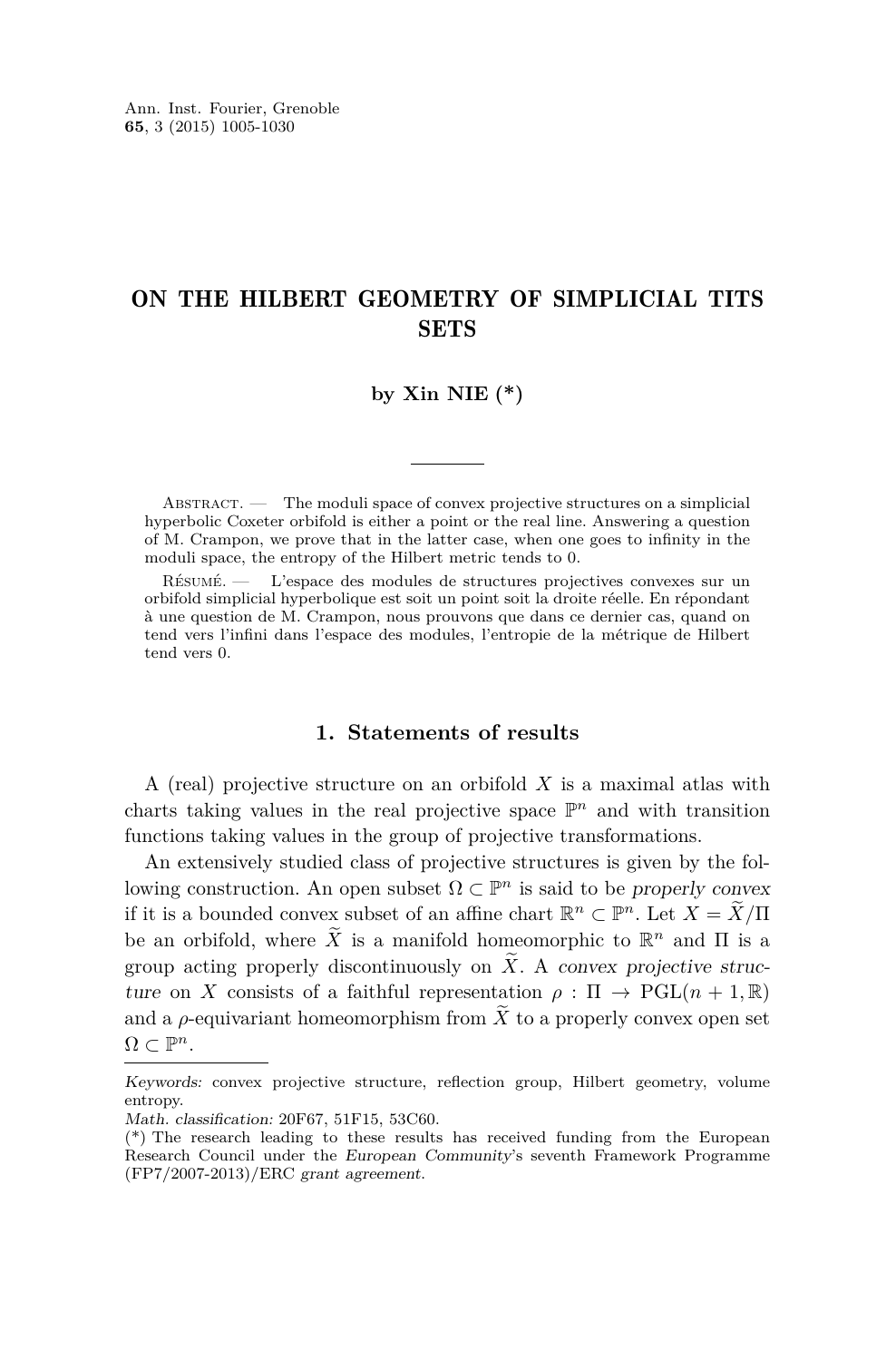<span id="page-2-0"></span>The convex set  $\Omega$  is determined by  $\rho$  because  $\Omega$  is the convex hull of any  $\rho(\Pi)$ -orbit in  $\Omega$  [\[13\]](#page-25-0), so the moduli space of convex projective structures is defined as the subset in the moduli space of representations

$$
\mathfrak{P}(X) \subset \text{Hom}(\Pi, \text{PGL}(n+1,\mathbb{R})) / \text{PGL}(n+1,\mathbb{R})
$$

consisting of those  $\rho \in \text{Hom}(\Pi, \text{PGL}(n+1,\mathbb{R}))$  which arise from convex projective structures. It is known that  $\mathfrak{P}(X)$  is an open and closed subset in the moduli space of representations [\[2\]](#page-25-0) and is homeomorphic to R 16*g*−16 when *X* is a closed oriented surface of genus  $g$  [\[7\]](#page-25-0).

In this article we investigate the case where *X* is a hyperbolic simplicial Coxeter orbifold, i.e.  $X = \mathbb{H}^n/\Gamma$ , where  $\mathbb{H}^n$  is the real hyperbolic *n*-space and  $\Gamma \subset \text{Isom}(\mathbb{H}^n)$  is generated by orthogonal reflections with respect to the faces of a bounded *n*-simplex  $P \subset \mathbb{H}^n$  with totally geodesic faces, such that  $P$  is a fundamental domain of  $\Gamma$ .

The angle between the  $i^{\text{th}}$  and  $j^{\text{th}}$  face of such a simplex *P* must be  $\pi/m_{ij}$  for some integer  $m_{ij} \geq 2$  (where  $0 \leq i \leq j \leq n$ ). The Coxeter diagram *J* associated to *P* is a graph with nodes labelled by  $0, 1, \dots, n$ , such that *i* and *j* are joint by an edge with weight  $m_{ij}$  if  $m_{ij} \geq 3$  and are not joint by any edge if  $m_{ij} = 2$ . *J* determines *P* up to isometry, hence determines the orbfold  $X$ , which we denote from now on by  $X_J$ .

The *J*'s occurring in this way are the *hyperbolic Coxeter diagrams*, which are classified by F. Lannér [\[10\]](#page-25-0) as in Figure [1.1.](#page-3-0) In particular, they exist only when  $n \leq 4$ . We divide them into two classes: circular and non-circular ones.

The following result should be well known to specialists and is stated in [\[6\]](#page-25-0) in the two-dimensional case.

PROPOSITION  $1.1.$  — Let *J* be a hyperbolic Coxeter diagram, then

 $\mathfrak{P}(X_J) \cong \begin{cases} \mathbb{R}_+ & \text{if } J \text{ is circular,} \\ \text{a point} & \text{otherwise.} \end{cases}$ a point otherwise.

A proof of Proposition 1.1 is given in Section [3](#page-9-0) below.

For a circular hyperbolic Coxeter diagram *J*, we prove a result on how the convex set  $\Omega$  deforms as  $\rho$  goes to 0 or  $+\infty$  in  $\mathfrak{P}(X_J) \cong \mathbb{R}_+$ .

PROPOSITION 1.2. — Let *P* be a simplex in  $\mathbb{P}^n$ . Let  $X_J = \mathbb{H}^n/\Gamma$  be a hyperbolic simplicial Coxeter orbifold given by a circular diagram *J*. Then there exists a one-parameter family of representations  $\{\rho_t\}_{t\in\mathbb{R}_+}$  of  $\Gamma$  into  $PGL(n+1,\mathbb{R})$  such that

(1)  $\rho_t$  sends generators of  $\Gamma$  to projective reflections with respect to face of *P*.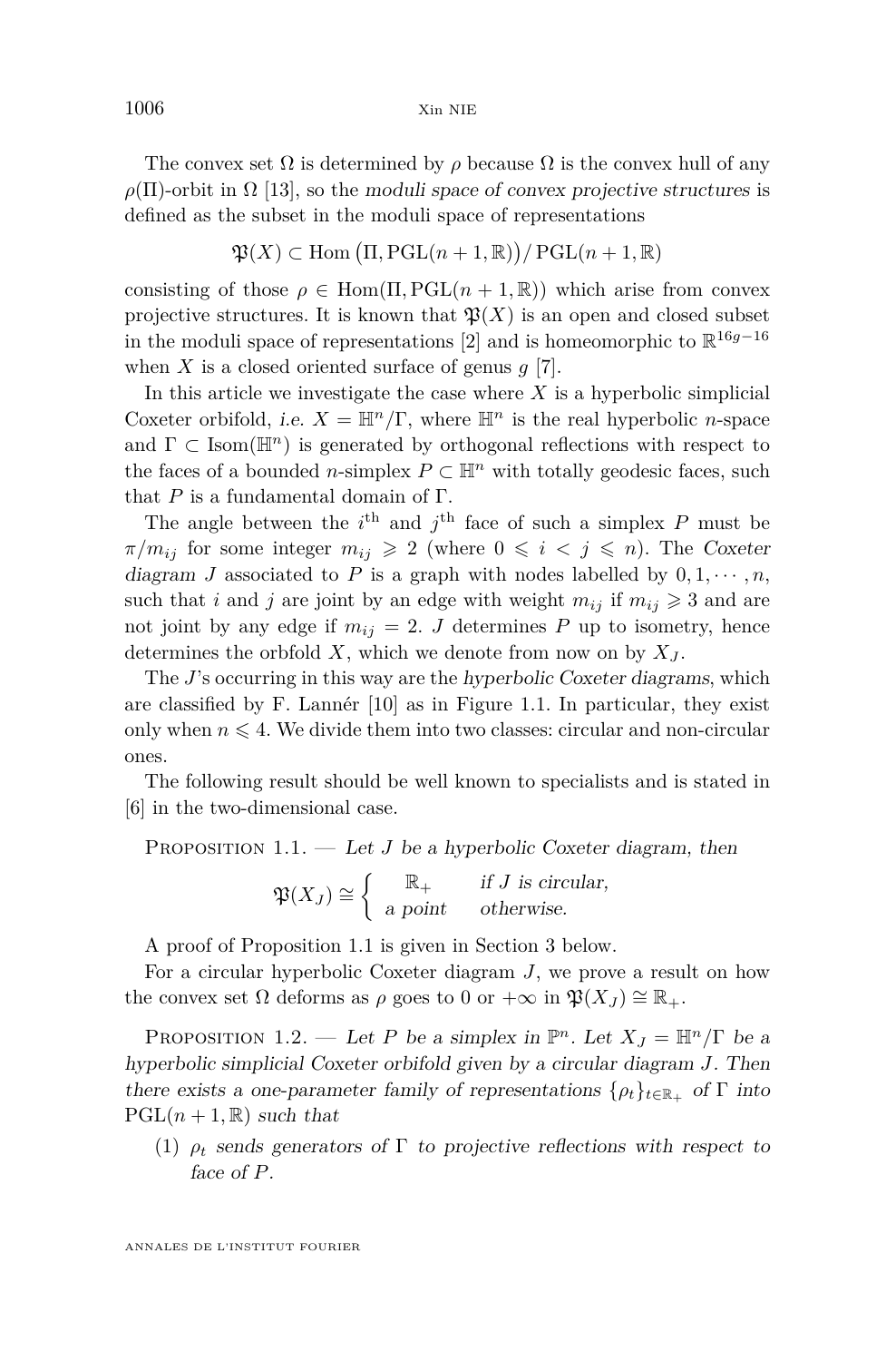<span id="page-3-0"></span>

Figure 1.1. All hyperbolic Coxeter diagrams. Here each edge without specified weight has weight 3.

- (2)  $\rho_t$  yields a convex projective structure on  $X_J$ , where the properly convex set is  $\Omega_t := \bigcup_{\gamma \in \Gamma} \rho_t(P)$ . The map  $\mathbb{R}_+ \to \mathfrak{P}(X_J)$ ,  $t \mapsto [\rho_t]$  is bijective.
- (3) The convex set  $\Omega_t$  converges to the simplex *P* with respect to the Hausdorff topology as t tends to 0 or to  $+\infty$ .

See Figure [1.2](#page-4-0) for a 2-dimensional example of Proposition [1.2.](#page-2-0)

Our main result is concerned with metric properties of the above family of convex sets. Any properly convex open set  $\Omega \subset \mathbb{P}^n$  carries a canonical Finsler metric  $d_{\Omega}$ , called the Hilbert metric, which is invariant under projective transformations preserving  $\Omega$ . In particular, if  $\Omega$  is an ellipsoid, then  $(\Omega, d_{\Omega})$  is isometric to the real hyperbolic *n*-space  $\mathbb{H}^{n}$ .

Consider the convex set  $\Omega_t$  from Proposition [1.2.](#page-2-0) We denote the Hilbert metric on it by  $d_t$ . By projective invariance,  $d_t$  induces a metric on  $X_J$ . From Proposition [1.2](#page-2-0) we can readily deduce some simple geometric properties of the family of metrics  $\{d_t\}$ . For example, the diameter of  $(X_J, d_t)$ tends to infinity as  $t \to 0$  or  $t \to +\infty$ . The purpose of this paper is to study a more subtle quantity, the entropy, as defined below.

DEFINITION 1.3. — Let  $(\widetilde{X}, d)$  be a metric space and  $\Gamma$  be a group acting properly discontinuously on  $\tilde{X}$  by isometries. Given a base point  $x_0 \in \tilde{X}$ ,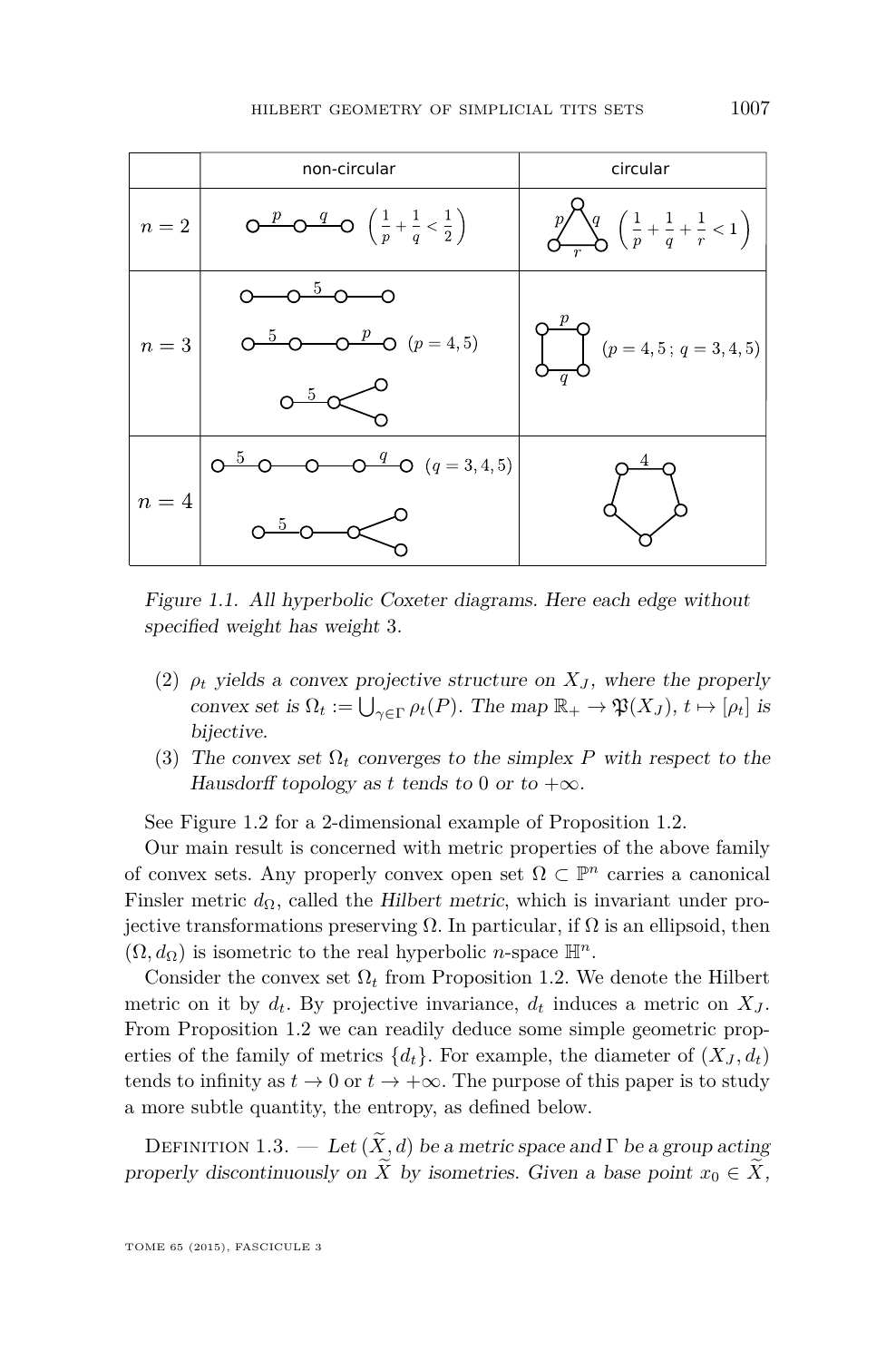<span id="page-4-0"></span>

Figure 1.2. Deformation of  $\Omega_t$  when  $t$  tends to 0 and  $+\infty.$ 

the (exponential) growth rate of the orbit  $\Gamma.x_0$  is defined as

$$
\delta(\widetilde{X}, d, \Gamma, x_0) = \overline{\lim}_{R \to +\infty} \frac{1}{R} \log \# (\Gamma x_0 \cap B(x_0, R)),
$$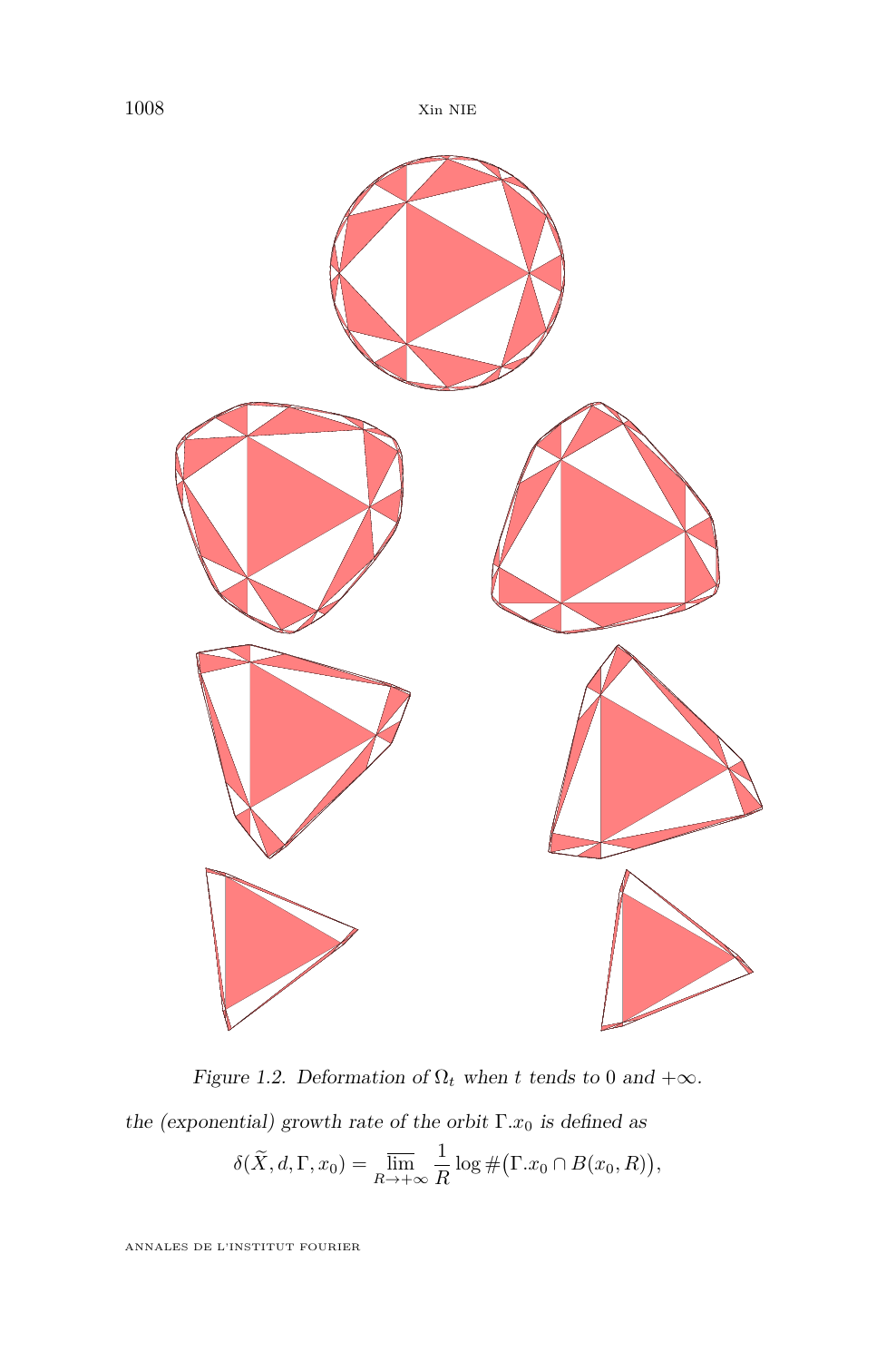<span id="page-5-0"></span>where  $B(x_0, R)$  is the ball of radius R centered at  $x_0$ .

This notion originally arose from the case where  $(\tilde{X}, d)$  is the universal cover of a compact non-positively curved Riemaniann manifold *X* and  $\Gamma$  =  $\pi_1(X)$ . In this case the above growth rate is independent of the choice of  $x_0$ and equals the topological entropy of the geodesic flow on the unit tangent bundle of *X* [\[11\]](#page-25-0). This result easily generalizes to geodesic flows of compact convex projective manifolds endowed with the Hilbert metric, see [\[4\]](#page-25-0). For this reason, we refer to the orbit growth rate as the entropy and omit  $x_0$ in the notation.

For any properly convex open set  $\Omega \subset \mathbb{P}^n$  acted upon by a discrete group  $\Gamma \subset \text{PGL}(n+1,\mathbb{R})$  with compact fundamental domain, M. Crampon [\[4\]](#page-25-0) proved that the entropy is bounded from above

$$
\delta(\Omega, d_{\Omega}, \Gamma) \leqslant n - 1
$$

and the equality is achieved if and only if  $\Omega$  is an ellipsoid. He then asked whether  $\delta(\Omega, d_{\Omega}, \Gamma)$  has a lower bound.

Our main result gives a negative answer:

THEOREM 1.4. — Let  $X_J = \mathbb{H}^n/\Gamma$  be a hyperbolic simplicial Coxeter orbifold where *J* is a circular diagram. Let  $\rho_t$  and  $\Omega_t$  be given by Proposi-tion [1.2](#page-2-0) and  $d_t$  be the Hilbert metric on  $\Omega_t$ . Then

$$
\delta(\Omega_t, d_t, \Gamma) \to 0 \text{ as } t \to 0 \text{ or } t \to +\infty.
$$

The main ingredient in the proof of Theorem 1.4 is the following result, which is a manifestation of the reflectional symmetries of the metric spaces  $(\Omega_t, d_t)$ .

Lemma 1.5. — There exists a constant *C* depending only on the Coxeter diagram *J*, such that if *A* and *B* are two *k*-dimensional cells of the simplex *P* and  $E = A \cap B$  is a  $(k-1)$ -dimensional cell, where  $1 \leq k \leq n-1$ , then we have

 $Cd_t(x, y) \geq d_t(x, E) + d_t(y, E)$ 

for any  $x \in A$ ,  $y \in B$  and  $t \in \mathbb{R}_+$ .

As another consequence of Lemma 1.5, we construct families of convex projective structures on surfaces which answer Crampon's question and have some other curious properties.

COROLLARY 1.6. — On an oriented closed surface of genus  $q \ge 2$ , there exists an one-parameter family of convex projective structures such that when the parameter goes to infinity, the entropy of Hilbert metric tends to 0, whereas the systole and constant of Gromov hyperbolicity tends to  $+\infty$ .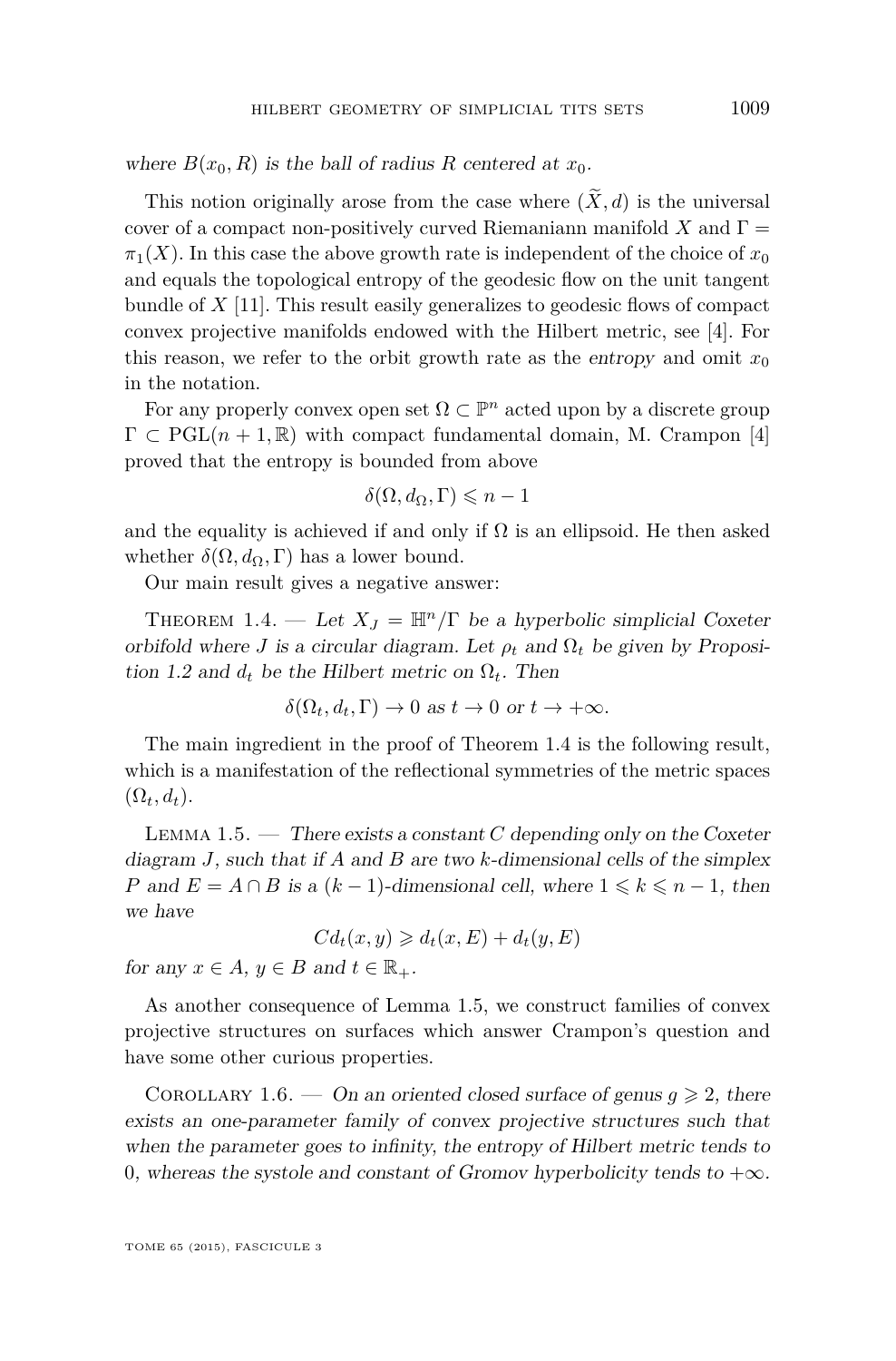<span id="page-6-0"></span>Recall that for a metrized manifold  $(X, d)$ , the systole is defined as the infimum of lengths of homotopically non-trivial closed curves on  $X$ . Let  $\overline{X}$ be the universal covering of *X*, then the constant of Gromov hyperbolicity is defined to be the supremum of sizes of geodesic triangles in  $X$ . Here the "size" of a geodesic triangle  $\Delta$  is the minimal perimeter of all geodesic triangles inscribed in  $\Delta$  (*c.f.* [\[5\]](#page-25-0)).

Corollary [1.6](#page-5-0) raises the problem of studying the entropy as a function on the moduli space of convex projective structures  $\mathfrak{B}(\Sigma)$  for a closed hyperbolic surface  $\Sigma$ . The Teichmüller space  $\mathcal{T}(\Sigma)$  is naturally contained in  $\mathfrak{P}(\Sigma)$  and the entropy is identically 1 on  $\mathcal{T}(\Sigma)$ , while Corollary [1.6](#page-5-0) provides a curve transverse to  $\mathcal{T}(\Sigma)$  along which the entropy tends to 0. Recently, using a different method, T. Zhang [\[16\]](#page-26-0) constructed higher-dimensional submanifold of  $\mathfrak{P}(\Sigma)$  transverse to  $\mathcal{T}(\Sigma)$  along which the entropy tends to 0 as well.

The paper is organized as follows. After recalling some backgrounds about reflection groups in Section 2, we prove Proposition [1.1](#page-2-0) and [1.2](#page-2-0) in Section [3.](#page-9-0) In Section [4](#page-14-0) we prove Theorem [1.4](#page-5-0) and Corollary [1.6](#page-5-0) assuming Lemma [1.5.](#page-5-0) Finally we prove Lemma [1.5](#page-5-0) in Section [5.](#page-17-0)

#### **Acknowledgements**

This paper was written when the author was a Ph.D student at Université Pierre et Marie Curie. The author is grateful to Gilles Courtois for his guidance and to Mickaël Crampon for asking the question which we tackle here. We also thank the referee for useful comments.

#### **2. Preliminaries**

In this section we recall some well known facts about reflection groups and Tits set. See [\[3,](#page-25-0) [14\]](#page-26-0) for details.

A projective transformation  $s \in \text{PGL}(n+1,\mathbb{R})$  is called a reflection if it is conjugate to  $\pm$  diag( $-1, 1, \dots, 1$ ). The fixed point set of a reflection *s* is  $Fix(s) = F \sqcup f$  for some hyperplan *F* in  $\mathbb{P}^n$  and some point  $f \notin F$ . Reflections are in one-to-one correspondence with pairs  $(f, F)$  with  $f \notin F$ .

Let *P* be a *n*-dimesnional simplex in  $\mathbb{P}^n$  with faces  $P_i$ , where  $i = 0, \dots, n$ . We choose a reflection  $s_i$  with respect to each  $P_i$ . We are interested in the group  $\Gamma \subset \text{PGL}(n+1,\mathbb{R})$  generated by the  $s_i$ 's and call it a simplicial reflection group, and call  $P$  the fundamental simplex. Since simplices in  $\mathbb{P}^n$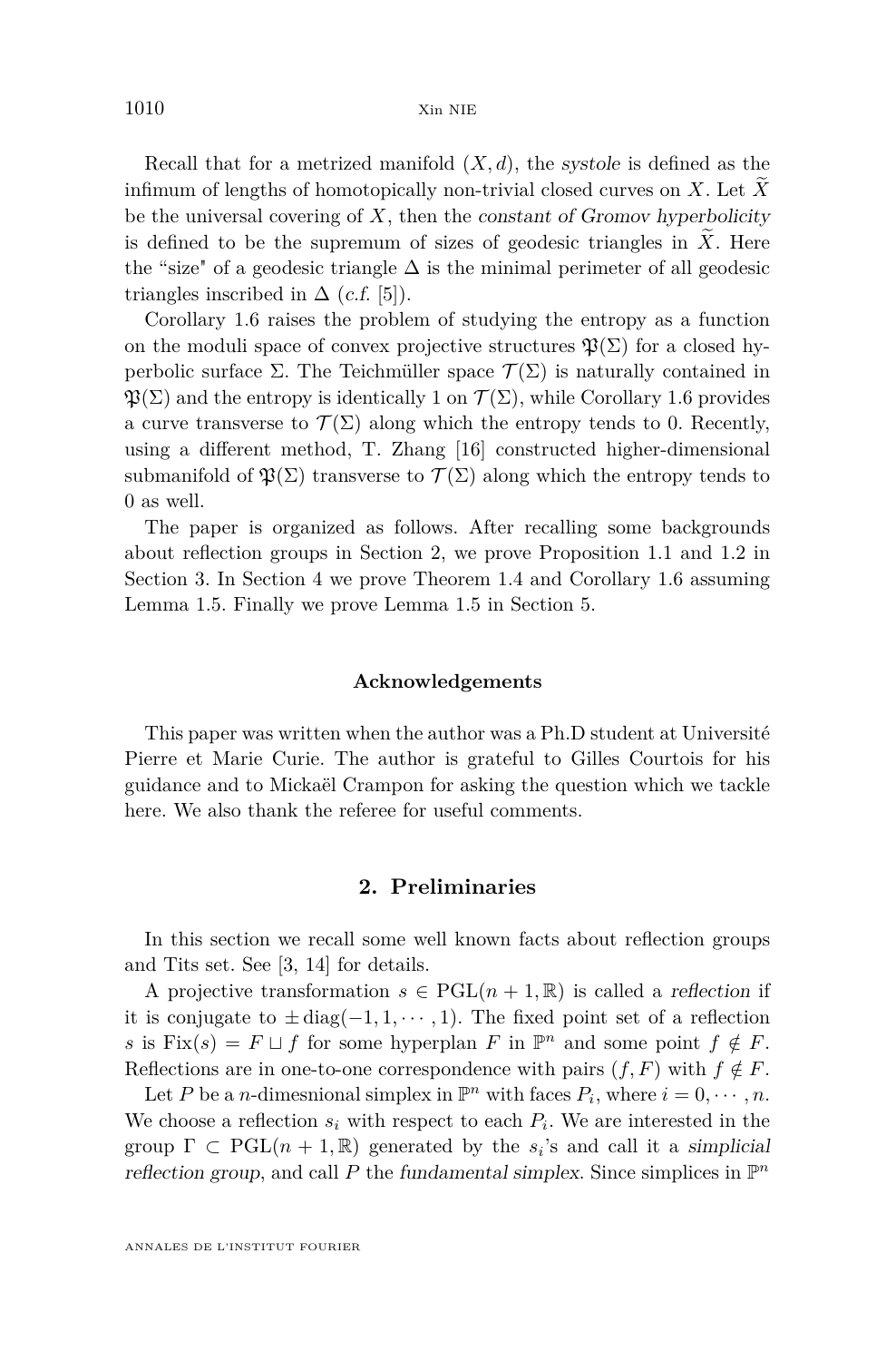are conjugate to each other by projective transformations, when studying Γ up to conjugacy, we can assume

$$
P = \{ [x_0 : \dots : x_n] \in \mathbb{P}^n \mid x_i \geqslant 0, \forall i \},\
$$

whose faces are

$$
P_i = \{ [x_0 : \dots : x_n] \mid x_i = 0, x_k \geq 0, \forall k \neq i \}.
$$

 $\Gamma$  is determined by  $f_1, \dots, f_n \in \mathbb{P}^n$ , where  $f_i \notin P_i$  is a fixed point of  $s_i$ . Suppose  $f_i = [a_{0i} : \cdots : a_{ni}]$ . We can assume  $a_{ii} = 1$  since  $f_i \notin P_i$ . We record these  $f_i$ 's by the matrix  $\mathbf{A} = (a_{ij})$  with 1 on diagonals and denote the resulting reflection group by  $\Gamma_{\mathbf{A}}$ .

Let  $H^+ \subset \mathrm{PGL}(n+1,\mathbb{R})$  be the subgroup consisting of positive diagonal matrices  $\lambda = \text{diag}(\lambda_0, \dots, \lambda_n), \lambda_i > 0$ . So  $H^+$  is the identity component of the stabilizer of *P*. Given  $\lambda \in H^+$  and a reflection group  $\Gamma_A$  as above, the conjugate  $\lambda \Gamma_{\mathbf{A}} \lambda^{-1}$  is just  $\Gamma_{\lambda \mathbf{A}}$ <sub>λ</sub><sup>-1</sup>. Put

$$
\mathcal{M}_{n+1} = \{ \mathbf{A} = (a_{ij}) \in \mathbb{R}^{(n+1)\times(n+1)} \mid a_{ii} = 1 \text{ for any } i \}.
$$

The quotient  $\mathcal{M}_{n+1}/H^+$  by conjugation action is the moduli space of simplicial reflection groups. We now proceed to discuss discreteness of such groups.

By a Coxeter diagram with *n* nodes we mean a collection of integers  $J = (m_{ij})$ , where  $i, j \in \{0, \dots, n\}$  are distinct, such that  $2 \leq m_{ij} \leq \infty$ . Note that  $m_{ij} = \infty$  is allowed. *J* is a "diagram" because we view it as a graph with

- *n* nodes labelled by  $0, 1, \cdots, n$ ,
- at most one weigted edge joining any two nodes *i* and *j*: no edge if  $m_{ij} = 2$  and an edge of weight  $m_{ij}$  if  $m_{ij} \geq 3$ .

The Coxeter diagram  $J = (m_{ij})$  determines an abstract Coxeter group *W<sup>J</sup>* through the presentation

$$
W_J := \langle \tau_0, \cdots, \tau_n \mid (\tau_i \tau_j)^{m_{ij}} = \tau_i^2 = 1, \forall i \neq j \rangle.
$$

By convention,  $(\tau_i \tau_j)^\infty = 1$  means  $\tau_i \tau_j$  has infinite order.

The Cartan matrix of *J*, denoted by  $C_J$ , is defined as the symmetric matrix whose diagonal entries are 1 and the  $(i, j)$ -entry is  $-\cos(\pi/m_{ij})$ (where  $i \neq j$ ).

We have the following sufficient condition on  $A \in \mathcal{M}_{n+1}$  which ensures that  $\Gamma_{\mathbf{A}}$  is discrete. This is a special case of Theorem 1.5 in [\[3\]](#page-25-0).

THEOREM (Tits, Vinberg). — Let  $\mathbf{A} = (a_{ij}) \in \mathcal{M}_{n+1}$ . Let  $P^{\circ}$  be the interior of the fundamental simplex *P*. The translates  $\gamma(P^{\circ})$ ,  $\gamma \in \Gamma_{\mathbf{A}}$  are

TOME 65 (2015), FASCICULE 3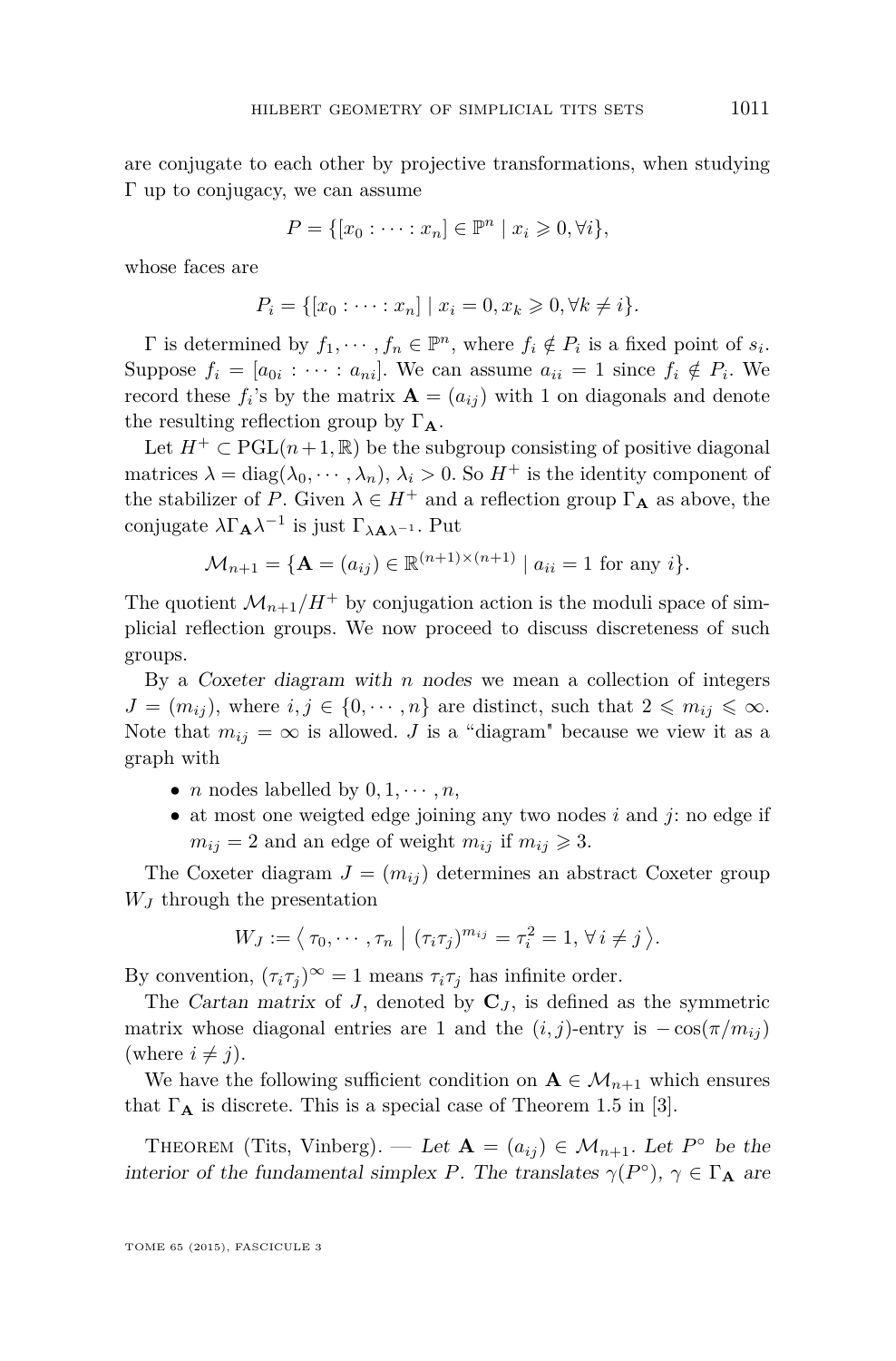<span id="page-8-0"></span>1012 Xin NIE

pairwise disjoint if and only if there is a Coxeter diagram  $J = (m_{ij})$  such that  $\bf{A}$  satisfies the following condition, referred to as Condition  $(J)$ :

$$
\begin{cases}\n a_{ij} = a_{ji} = 0 & \text{if } m_{ij} = 2, \\
a_{ij} < 0 \text{ and } a_{ij}a_{ji} = \cos^2(\pi/m_{ij}) & \text{if } 3 \le m_{ij} < \infty, \\
a_{ij} < 0 \text{ and } a_{ij}a_{ji} \ge 1 & \text{if } m_{ij} = \infty.\n\end{cases}
$$

Furthermore, when Condition  $(J)$  is satisfied, the following assertions hold.

(1) Let  $f_i$  be the point in  $\mathbb{P}^n$  whose homogeneous coordinates are given by the *i*<sup>th</sup> column of **A**. Let  $s_i \in \text{PGL}(n+1,\mathbb{R})$  be the reflection fixing  $P_i$  and  $f_i$ . Then there is an isomorphism  $\rho_A : W_J \to \Gamma_A$ defined on generators by

$$
\rho_{\mathbf{A}}(\tau_i)=s_i.
$$

(2) The Tits set  $\Omega_A$  of the reflection group  $\Gamma_A$ , defined by

$$
\Omega_{\mathbf{A}} = \bigcup_{\gamma \in \Gamma_{\mathbf{A}}} \gamma(P),
$$

is either the whole  $\mathbb{P}^n$  (this occurs if and only if  $W_J$  is finite) or a convex subset in some affine chart of  $\mathbb{P}^n$ .

(3)  $\Omega_A$  is open if and only if the stabilizer in  $\Gamma_A$  of each vertex of P is finite.

We let  $\mathcal{M}_J \subset \mathcal{M}_{n+1}$  denote the set of matrices satisfying Condition (*J*). Note that the  $H^+$ -action on  $\mathcal{M}_{n+1}$  preserves  $\mathcal{M}_J$ .

There are only a few choices of *J* for which  $\Omega_{\bf A}$  (where  ${\bf A} \in {\cal M}_J$ ) is open and is not the whole  $\mathbb{P}^n$ , so that  $\Omega_{\mathbf{A}}/\Gamma_{\mathbf{A}}$  is a convex projective orbifold. Indeed,  $\Omega_{\mathbf{A}} \neq \mathbb{P}^n$  and  $\Omega_{\mathbf{A}}$  being open are respectively equivalent to following two constraints on the Cartan matrix  $C_J$ .

- (a)  $C_I$  is not positively definite.
- (b) Every proper principle submatrix of  $C_J$  is positively definite.

Such  $C_J$ 's are completely classified. The corresponding  $J$ 's are divided into classes  $(c.f. |14|)$ :

• **Euclidean Coxeter diagrams**, i.e. the *J*'s satisfying conditions (a) and (b) with **C***<sup>J</sup>* degenerate. In this case **C***<sup>J</sup>* has corank 1 and there is a faithful representation  $W_J \to \text{Isom}(\mathbb{E}^n)$  realizing  $W_J$ as an Euclidean reflection group. All such *J*'s are enumerated by H.S.M.Coxeter himself. It follows from a result of Margulis and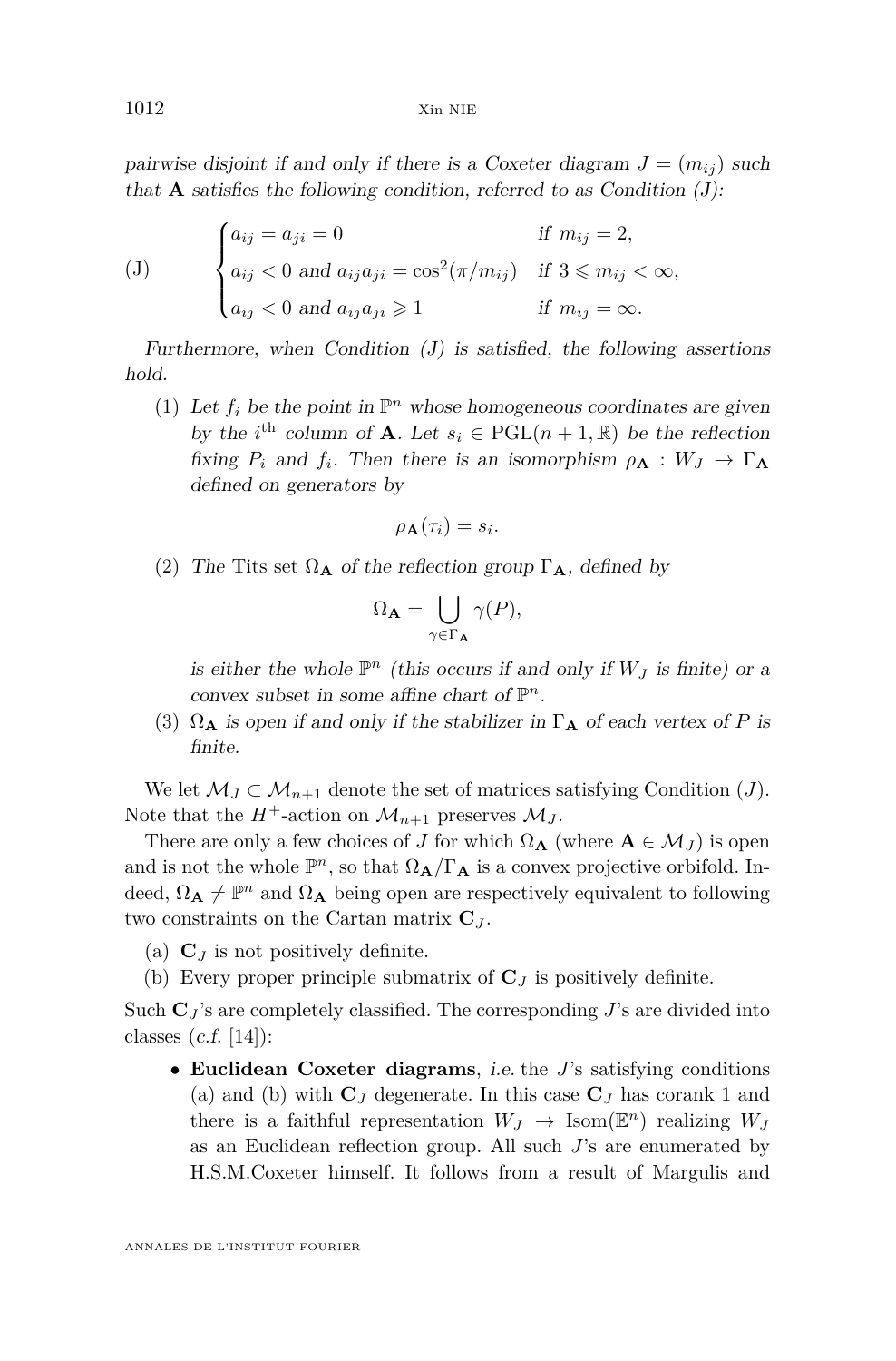<span id="page-9-0"></span>Vinberg ([\[12\]](#page-25-0) Lemma 8) that the Tits set  $\Omega_{\mathbf{A}}$  ( $\mathbf{A} \in \mathcal{M}_J$ ) in this case is either an open simplex containing *P* or an affine chart.

• **Hyperbolic Coxeter diagrams**, i.e.the *J*'s satisfying conditions [\(a\)](#page-8-0) and [\(b\)](#page-8-0) with  $C_J$  non-degenerate. In this case  $C_J$  has signature  $(1, n)$  and there is a faithful representation  $\rho_0 : W_J \to \text{Isom}(\mathbb{H}^n)$ which realize  $W_J$  as a hyperbolic simplicial reflection group. F. Lannér [\[10\]](#page-25-0) enumerated all hyperbolic Coxeter diagrams as in Figure [1.1](#page-3-0) above (*c.f.* [\[14\]](#page-26-0)). Note that they exist only for dimension  $n \leq 4$ . Since  $W_J$  is a word-hyperbolic group, a theorem of Benoist [\[1\]](#page-25-0) says that  $\Omega_{\mathbf{A}}$  ( $\mathbf{A} \in \mathcal{M}_{J}$ ) is strictly convex, i.e.  $\partial \Omega_{\mathbf{A}}$  does not contain any line segment. These  $\Omega_{\bf A}$ 's are our main concern in the following sections. Historically, they provide the first "non-trivial" examples of convex projective structures [\[15\]](#page-26-0). See Figure [1.2](#page-4-0) for some 2-dimensional examples.

#### **3. Deformation of simplicial Tits sets**

We fix a hyperbolic Coxeter diagram *J* and consider *W<sup>J</sup>* as a hyperbolic reflection group with fundamental simplex  $P \subset \mathbb{H}^n$ . Put  $X_J = \mathbb{H}^n/W_J$ . The goal of this section is to prove Proposition [1.1](#page-2-0) and Proposition [1.2.](#page-2-0)

The hyperbolic *n*-space  $\mathbb{H}^n$  is a ball in  $\mathbb{P}^n$  (the Klein-Beltrami model). Let  $P_0, \dots, P_n$  be the faces of *P* and  $L_i$  be the hyperplane in  $\mathbb{P}^n$  containing *P*<sup>*i*</sup>. Consider a faithful representation  $\rho: W_J \to \text{PGL}(n+1, \mathbb{R})$  which defines a convex projective structure, i.e. there is some convex open set  $Ω<sub>ρ</sub>$  and a *ρ*-equivariant homeomorphism  $Φ$  :  $\mathbb{H}^n → Ω<sub>ρ</sub>$ . Since  $ρ(τ<sub>i</sub>)$  has order 2, its fixed point set in  $\mathbb{P}^n$  is the disjoint union of a *k*-dimensional subspace and a  $(n - k)$ -dimensional subspace. On the other hand,  $\rho(\tau_i)$ fixes pointwisely  $\Phi(L_i)$ , a  $(n-1)$ -dimensional submanifold of  $\Omega_\rho$ , so we conclude that  $\Phi(L_i)$  is a hyperplan and  $\rho(\tau_i)$  is a reflection.  $\rho(W_J)$  is thus a simplicial projective reflection group. But the discussions in the previous section implies that such groups, up to conjugacy, correspond to matrices  $A \in \mathcal{M}_J$  up to conjugation by  $H^+$ . Therefore we get an identification

$$
\mathfrak{P}(X_J) = \mathcal{M}_J/H^+.
$$

We now need to determined the latter quotient. To this end, for a  $(n +$ 1)  $\times$  (*n* + 1) matrix  $\mathbf{A} = (a_{ij})$  and a cyclically ordered multi-index  $I =$  $(i_1, \dots, i_k)$  (where  $i_1, \dots, i_k \in \{0, \dots, n\}$ ), we put

$$
\mathbf{A}(I) = a_{i_1 i_2} a_{i_2 i_3} \cdots a_{i_{k-1} i_k} a_{i_k i_1}.
$$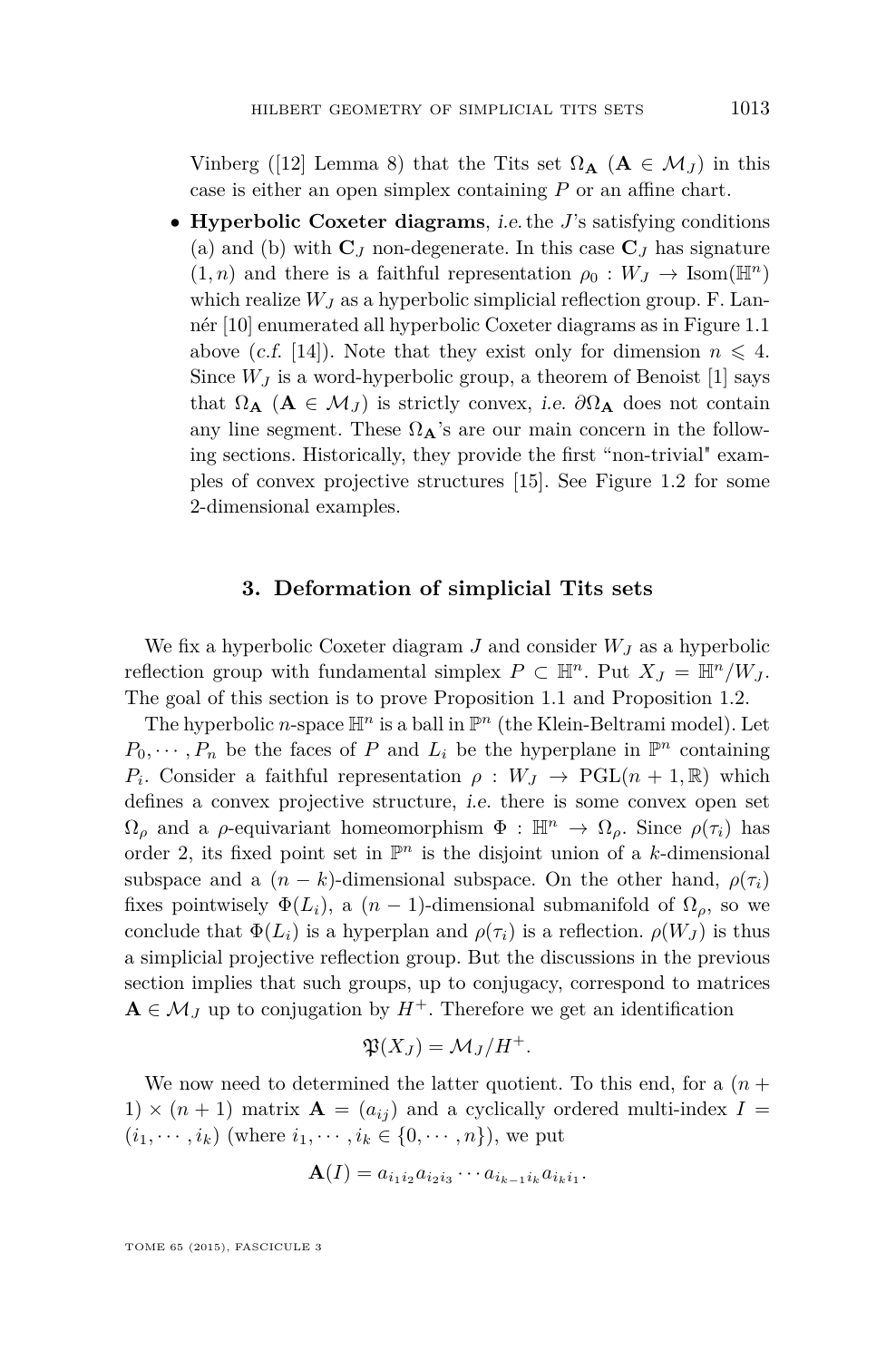<span id="page-10-0"></span>1014 Xin NIE

In particular,  $\mathbf{A}(i) = a_{ii}, \mathbf{A}(i,j) = a_{ij}a_{ji}$ . Let  $|I| = k$  denote the length of *I*.

Let  $\mathcal{M}_{n+1}$  denote the set of  $(n+1) \times (n+1)$  real matrices with 1 on diagonals. Consider the subset

 $\mathcal{M}_{n+1}^{\circ} = {\mathbf{A} = (a_{ij}) \in \mathcal{M}_{n+1} \mid \text{ for any } i \neq j, a_{ij} = 0 \text{ if and only if } a_{ji} = 0}.$ 

LEMMA 3.1. — Suppose  $\mathbf{A}, \mathbf{B} \in \mathcal{M}_{n+1}^{\circ}$ . Then  $\mathbf{A} = \lambda \mathbf{B} \lambda^{-1}$  for some positive diagonal matrix  $\lambda = \text{diag}(\lambda_0, \dots, \lambda_n)$ ,  $\lambda_i > 0$  if and only if  $\mathbf{A}(I) =$  $\mathbf{B}(I)$  for any multi-index *I* with  $|I| \geq 2$ .

Proof. — The "only if" part is immediate and we only treat the "if" part.

We say that **A** is *irreducible* if it cannot be brought into block-diagonal form by a permutation of basis. For a multi-index  $I = (ij)$  of length 2, the equality  $\mathbf{A}(ij) = \mathbf{B}(ij)$  implies that  $a_{ij} = 0$  if only if  $b_{ij} = 0$ . Therefore, after a permutation of basis if necessary, we can assume that **A** and **B** are both block-diagonal with irreducible blocks and that the  $r<sup>th</sup>$  block of **A** has the same size as the  $r<sup>th</sup>$  block of **B**. Such **A** and **B** are conjugate through a diagonal matrix if and only if their blocks are, so we can assume that **A** and **B** are irreducible.

We look for  $\lambda_0, \dots, \lambda_n > 0$  such that  $\lambda_i a_{ij} \lambda_j^{-1} = b_{ij}$ , or equivalently,

(3.1) 
$$
\frac{\lambda_i}{\lambda_j} = \frac{b_{ij}}{a_{ij}} \text{ for all } i \neq j \text{ such that } a_{ij} \neq 0
$$

Put  $\lambda_0 = 1$  to begin. Irreducibility implies that for each  $i \in \{0, 1, 2, \dots, n\}$ there is sequence of distinct indices  $0, i_1, i_2, \dots, i_k, i$ , such that  $a_{0i_1}, a_{i_1i_2}, \dots$ ,  $a_{i_{k-1}i_k}$ ,  $a_{i_ki}$  are all non-zero. Since

$$
\lambda_i = \frac{\lambda_i}{\lambda_{i_k}} \frac{\lambda_{i_k}}{\lambda_{i_{k-1}}} \cdots \frac{\lambda_{i_1}}{\lambda_0},
$$

in view of of  $Eq.(3.1)$  which we need to fulfill, we set

(3.2) 
$$
\lambda_i = \frac{b_{ii_k}}{a_{ii_k}} \frac{b_{i_k i_{k-1}}}{a_{i_k i_{k-1}}} \cdots \frac{b_{i_1 1}}{a_{i_1 1}}.
$$

Let us check the so-defined  $\lambda_i$  does not depend on the choice of the sequence of indices, namely,

(3.3) 
$$
\frac{b_{ii_k}}{a_{ii_k}} \frac{b_{i_k i_{k-1}}}{a_{i_k i_{k-1}}} \cdots \frac{b_{i_1 0}}{a_{i_1 0}} = \frac{b_{i j_m}}{a_{i j_m}} \frac{b_{j_m j_{m-1}}}{a_{j_m j_{m-1}}} \cdots \frac{b_{j_1 0}}{a_{j_1 0}}
$$

for another sequence  $0, j_1, j_2, \cdots, j_m, i$ . Using the hypothesis

$$
\mathbf{A}(i,j) = a_{ij}a_{ji} = b_{ij}b_{ji} = \mathbf{B}(i,j),
$$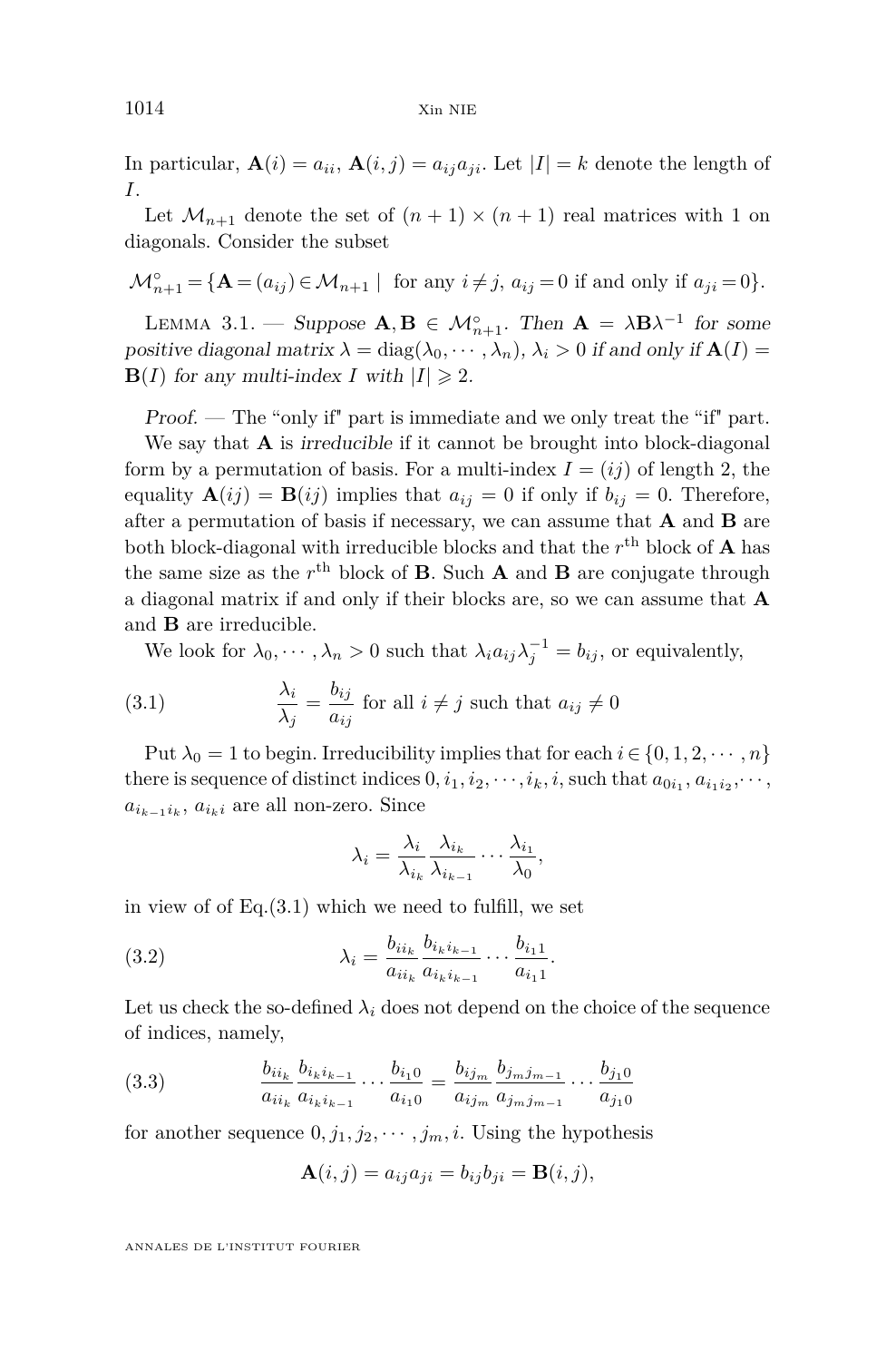we can write the right-hand side of Eq.[\(3.3\)](#page-10-0) as

$$
\frac{a_{j_m i}}{b_{j_m i}} \frac{a_{j_{m-1} j_m}}{b_{j_{m-1} j_m}} \cdots \frac{a_{1 j_1}}{b_{1 j_1}}
$$

*.*

This coincides the left-hand side because of the equality  $\mathbf{A}(I) = \mathbf{B}(I)$  for  $I = (1, j_1, \dots, j_m, i, i_k, i_{k-1}, \dots, i_1)$ . A similar equality shows that the  $\lambda_i$ 's defined by Eq.[\(3.2\)](#page-10-0) satisfy [\(3.1\)](#page-10-0).

Proof of Proposition [1.1.](#page-2-0) — The hyperbolic Coxeter diagram  $J = (m_{ij})$ is not circular if and only if  $\mathbf{A}(I) = 0$  for any  $\mathbf{A} \in \mathcal{M}_I$  and any multiindex *I* with  $|I| \ge 3$ . But we also have  $\mathbf{A}(i,j) = a_{ij}a_{ji} = \cos^2(\pi/m_{ij})$  by definition of  $\mathcal{M}_J$ . Therefore, for any given *I* with  $|I| \geq 2$ ,  $\mathbf{A}(I)$  has the same value for any  $A \in \mathcal{M}_I$ . Lemma [3.1](#page-10-0) implies that elements in  $\mathcal{M}_I$  are conjugate to each other through  $H^+$ .

If *J* is circular, then any  $A \in \mathcal{M}_J$  looks like the following one (where  $n = 4$ :

$$
\mathbf{A} = \left( \begin{array}{cccc} 1 & a_{01} & 0 & 0 & a_{04} \\ a_{10} & 1 & a_{12} & 0 & 0 \\ 0 & a_{21} & 1 & a_{23} & 0 \\ 0 & 0 & a_{32} & 1 & a_{34} \\ a_{40} & 0 & 0 & a_{43} & 1 \end{array} \right).
$$

Again, given *i* and *j*, the value of  $\mathbf{A}(i, j)$  is the same for any  $\mathbf{A} \in \mathcal{M}_J$ . The only two non-zero  $\mathbf{A}(I)$ 's for  $|I| \geq 3$  are

$$
\mathbf{A}(0,1,\cdots,n) = a_{01}\cdots a_{n-1,n}a_{n0}, \mathbf{A}(n,n-1,\cdots,0) = a_{n,n-1}\cdots a_{10}a_{0n}.
$$

They determine each other because the product is a constant

$$
\mathbf{A}(0,1,\dots,n) \cdot \mathbf{A}(n,n-1,\dots,0) = \cos^2\left(\frac{\pi}{m_{01}}\right) \cos^2\left(\frac{\pi}{m_{12}}\right) \cdot \cos^2\left(\frac{\pi}{m_{n0}}\right).
$$

Therefore, Lemma [3.1](#page-10-0) implies that  $A \in \mathcal{M}_J$  is determined up to  $H^+$ conjugacy by  $\mathbf{A}(0,1,\dots,n)$ , which is always positive (resp. negative) if *n* is odd (resp. even). Thus we get a homeomorphism

$$
\mathfrak{P}(X_J) = \mathcal{M}_J / H^+ \rightarrow \mathbb{R}_+ [\mathbf{A}] \rightarrow [\mathbf{A}(0, 1, \cdots, n)]
$$

In order to study how the Tits set  $\Omega_{\bf A}$  deforms when  ${\bf A}$  goes to 0 or  $+\infty$  in  $\mathfrak{P}(X_J) \cong \mathbb{R}_+$ , we need the following lemma, which bounds  $\Omega_A$  by a simplex.

TOME 65 (2015), FASCICULE 3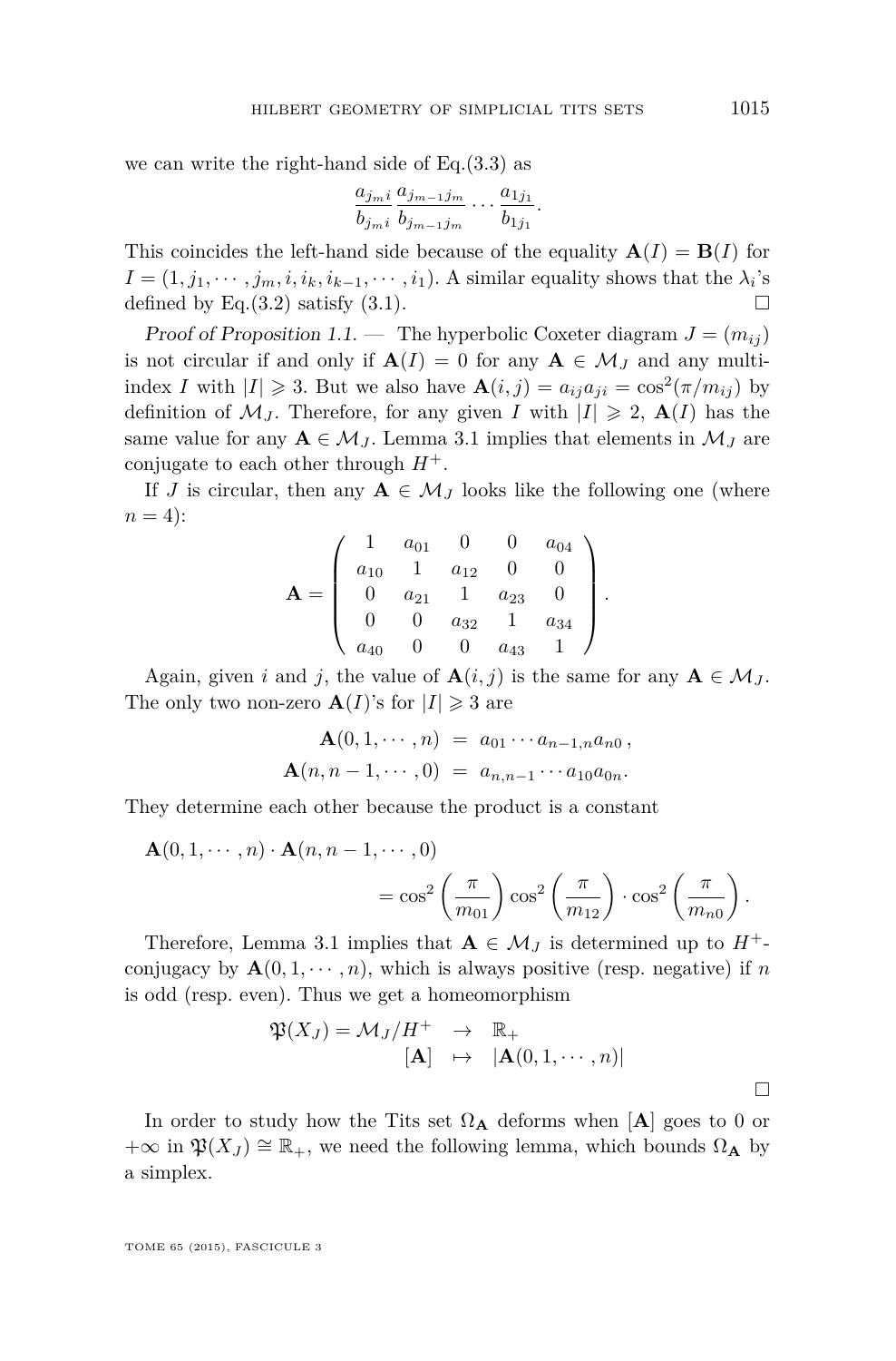<span id="page-12-0"></span>Lemma 3.2. — Let *J* be a circular hyperbolic Coxeter diagram and let  $\mathbf{A} \in \mathcal{M}_J$ . Let  $f_i \in \mathbb{P}^n$  be the point with coordinates given by the *i*<sup>th</sup> column of **A**. Then there is a simplex with vertices  $f_0, \dots, f_n$  which contains the Tits set  $\Omega_{\bf A}$ .

Proof. — The arguments given here are illustrated in the two-dimensional case by Figure 3.1. Let  $L_i$  be the hyperplane in  $\mathbb{P}^n$  spanned by  $f_0, \dots, f_{i-1}, f_{i+1}, \dots, f_n$  and let  $H_i = \{ [x_0, \dots, x_n] \mid x_i = 0 \}$  be the hyperplane containing the face  $P_i$ . Assume by contradiction that  $\Omega := \Omega_{\mathbf{A}}$ is not contained in any simplex with vertices  $f_0, \dots, f_n$ , or equivalently,  $\Omega$ meets some  $L_i$ , say,  $L_0$ .

Recall that  $\Omega$  is preserved by the group  $\Gamma_{\mathbf{A}}$ , which is in turn generated by  $s_0, \dots, s_n$ , where  $s_i$  is the reflection with fixed points  $Fix(s_i) = f_i \sqcup H_i$ . In general, a reflection *s* with  $Fix(s) = f \sqcup H$  stabilizes any projective subspace containing *f*. It follows that  $L_0$  is stabilized by the subgroup  $\Gamma_0 \subset \Gamma_A$ generated by  $s_1, \dots, s_n$ .  $\Gamma_0$  is a finite group because *J* is hyperbolic.



Figure 3.1. Proof of Lemma 3.2.

We claim that the vertex  $p_0 = [1 : 0, \dots, 0]$  of P is not in  $L_0$ . Indeed, on one hand, since *J* is circular, each column of  $A \in \mathcal{M}_J$  has at least two non-zero off-diagonal entries. In other words, each *f<sup>i</sup>* lies outside at least two  $H_j$ 's, thus

$$
Fix(\Gamma_0)=(f_1\cup H_1)\cap\cdots\cap(f_n\cup H_n)=H_1\cap\cdots\cap H_n=\{p_0\}.
$$

*i.e.*  $p_0$  is the only fixed point of  $\Gamma_0$ . On the other hand,  $\Gamma_0$  preserves the affine chart  $A_0 = \mathbb{P}^n \setminus L_0$  and hence has fixed points in  $A_0$ , namely, barycenters of orbits. Thus  $p_0 \in A_0$  and the claim is proved.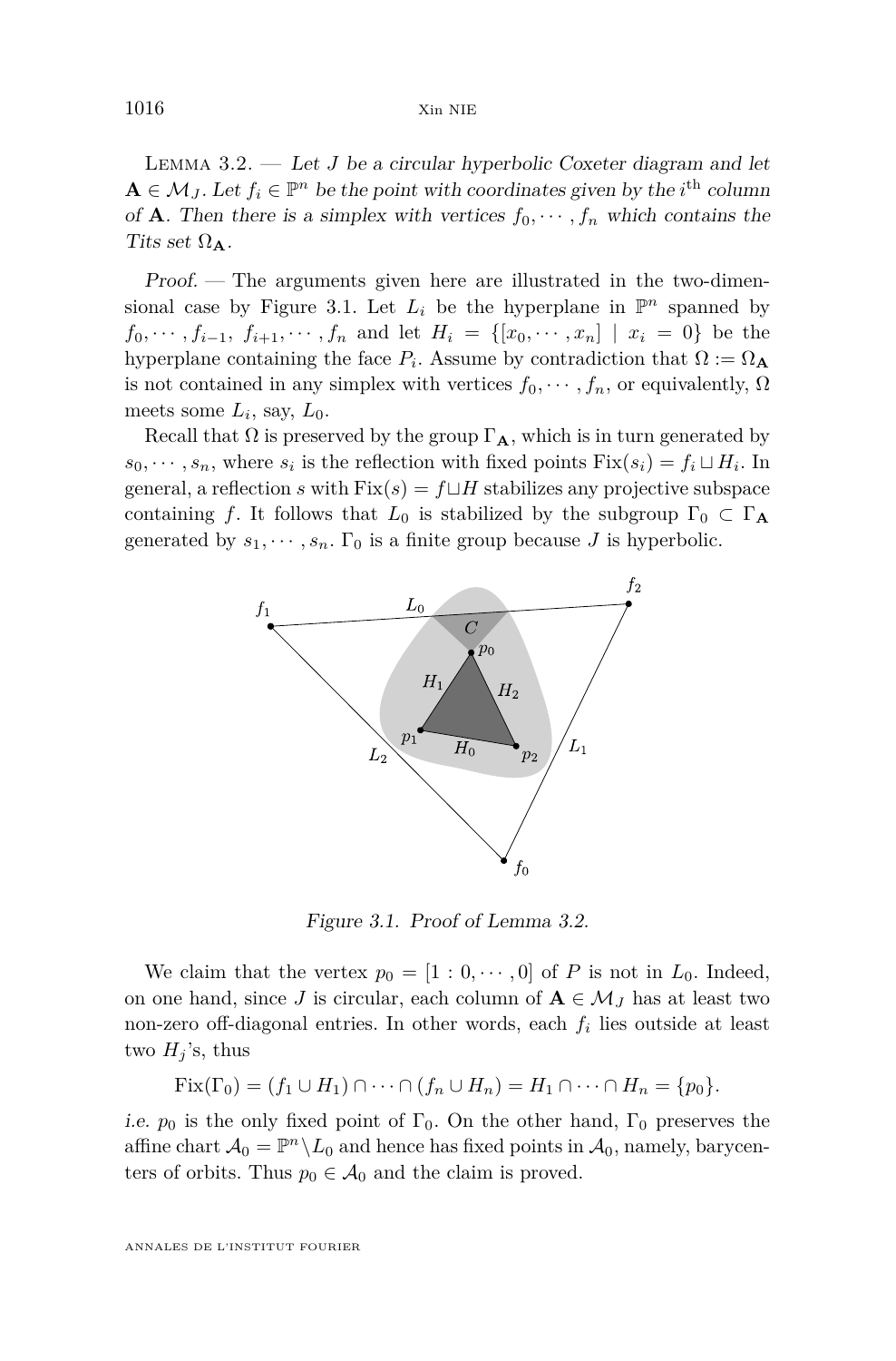To finish the contradiction argument, we put

$$
C = \bigcup_{x \in \Omega \cap L_0} [p_0, x],
$$

where  $[p_0, x]$  is the segment joining  $p_0$  and x within  $\Omega$ . In other words, *C* is the cone over  $p_0$  generated by  $\Omega \cap L_0$ . We consider  $\mathcal{A}_0$  as a vector space with origin  $p_0$ . Properly convexity of  $\Omega$  implies that *C* is a properly convex cone in  $\mathcal{A}_0$  (i.e. a cone whose projectivization is a properly convex subset of  $\mathbb{P}(\mathcal{A}_0)$ . Since  $\Gamma_0$  preserves *C*, taking the barycenter of a non-zero  $Γ_0$ -orbit in *C* gives a fixed point of  $Γ_0$  different from  $p_0$ , contradicting the fact  $Fix(\Gamma_0) = \{p_0\}$  which we have established above.

Proof of Proposition [1.2.](#page-2-0) — We only consider the  $n = 3$  case to simplify the notations. Thus we fix a circular hyperbolic Coxeter diagram  $J = (m_{ij})$ with nodes  $\{0, 1, 2, 3\}$ . Any  $A \in \mathcal{M}_J$  has the form

$$
\mathbf{A} = \left( \begin{array}{cccc} 1 & a_{01} & 0 & a_{03} \\ a_{10} & 1 & a_{12} & 0 \\ 0 & a_{21} & 1 & a_{23} \\ a_{30} & 0 & a_{32} & 1 \end{array} \right)
$$

with  $a_{ij} < 0$  and  $a_{ij}a_{ji} = \cos^2(\pi/m_{ij})$ .

We define a one-parameter family of matrices  ${A_t}_{t \in \mathbb{R}} \subset M_J$  by

$$
\mathbf{A}_{t} = \begin{pmatrix} 1 & -t \cos^{2}(\frac{\pi}{m_{01}}) & 0 & -t^{-1} \\ -t^{-1} & 1 & -t \cos^{2}(\frac{\pi}{m_{12}}) & 0 \\ 0 & -t^{-1} & 1 & -t \cos^{2}(\frac{\pi}{m_{23}}) \\ -t \cos^{2}(\frac{\pi}{m_{30}}) & 0 & -t^{-1} & 1 \end{pmatrix}.
$$

Since  $|\mathbf{A}_t(0,1,2,3)| = t^4$ , by the proof of Proposition [1.1,](#page-2-0) every  $\mathbf{A} \in \mathcal{M}_J$ is  $H^+$ -conjugate to a unique  $A_t$ . We claim that the family of representations

$$
\rho_t := \rho_{\mathbf{A}_t} : W_J \to \mathrm{PGL}(n+1,\mathbb{R}), \quad t \in \mathbb{R}_+
$$

given by the Tits-Vinberg theorem is the required one.

To see this, let  $f_i(t)$  be the point in  $\mathbb{P}^n$  with coordinates given by the  $i^{\text{th}}$  column of  $A_t$  and let  $p_0 = [1 : 0 : 0 : 0], \cdots, p_3 = [0 : 0 : 0 : 1]$  be the vertices of  $P$ . We see from the above expression of  $A_t$  that

$$
\lim_{t \to 0} f_i(t) = p_{i+1}, \quad \lim_{t \to +\infty} f_i(t) = p_{i-1},
$$

where the indices are counted mod 4. Therefore the simplex bounding  $\Omega_t$  =  $\Omega_{\mathbf{A}_t}$  given by Lemma [3.2](#page-12-0) converges to  $P$  in the Hausdorff topology, hence so does  $\Omega_t$ .

TOME 65 (2015), FASCICULE 3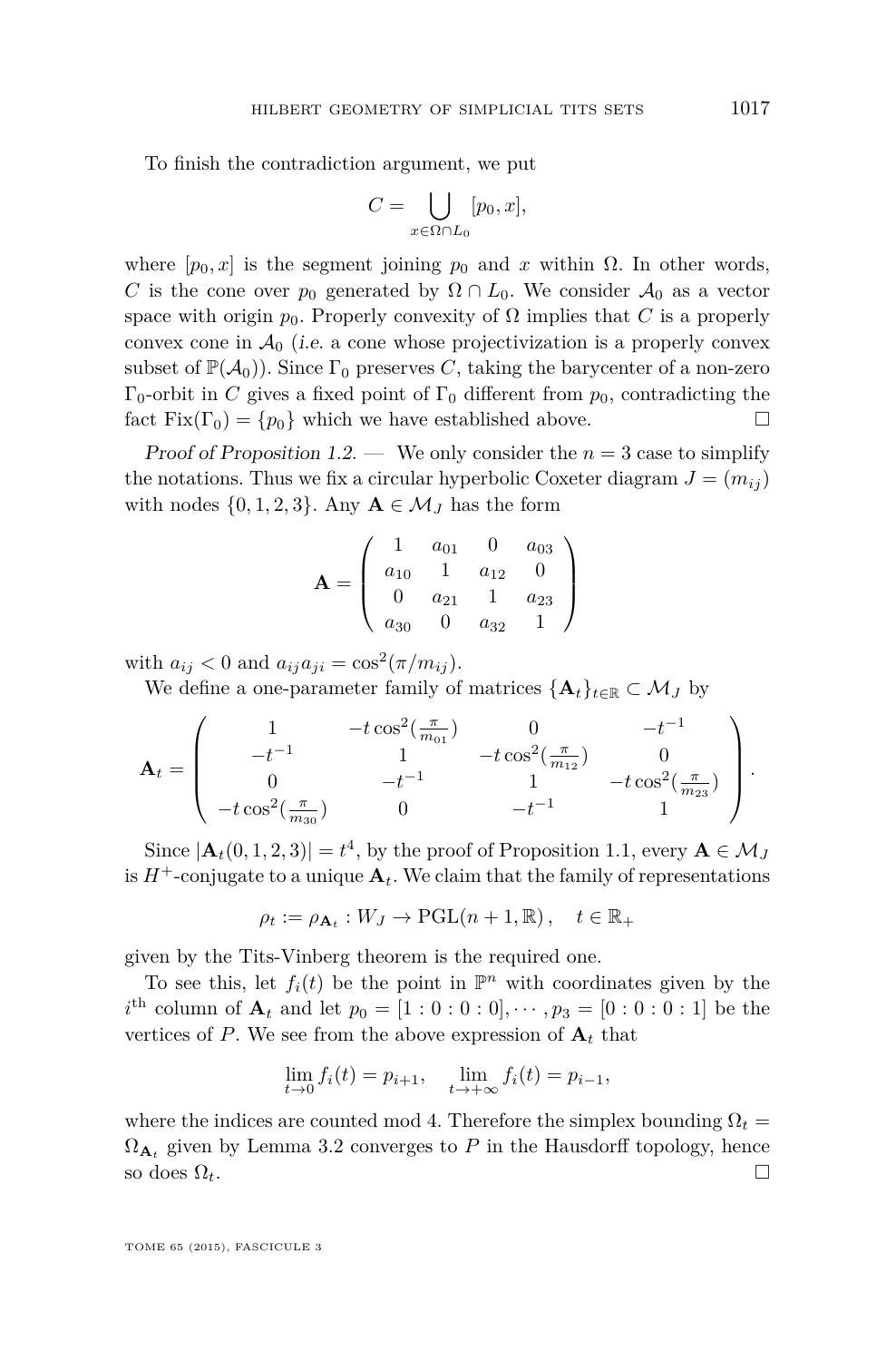#### **4. Metric geometry of simplicial Tits sets**

<span id="page-14-0"></span>The Hilbert metric  $d_{\Omega}$  on a properly convex open set  $\Omega \subset \mathbb{P}^n$  is defined as follows. Take any affine chart  $\mathbb{R}^n$  containing the closure  $\overline{\Omega}$ . For  $x, y \in \Omega$ , let  $x', y'$  be the points on the boundary  $\partial\Omega$  such that  $x', x, y, y'$  lie consecutively on the segment  $[x', y']$ . We then put

(4.1) 
$$
d_{\Omega}(x, y) = \frac{1}{2} \log [x', x, y, y'],
$$

where  $[x', x, y, y'] = \frac{(x'-y)(y'-x)}{(x'-x)(y'-y)}$  $\frac{(x-y)(y-x)}{(x'-x)(y'-y)}$  is the cross-ratio.

See [\[8\]](#page-25-0) for basic properties of  $d_{\Omega}$ . A crucial property which we will use implicitly several times below is that geodesics in  $(\Omega, d_{\Omega})$  are straight lines.

We proceed to study the geometry of the Hilbert metric  $d_t := d_{\Omega_t}$  on the Tits set  $\Omega_t$  produced by Proposition [1.2](#page-2-0) and studied in the previous section. The goal of this section is to prove Theorem [1.4](#page-5-0) and Corollary [1.6,](#page-5-0) admitting Lemma [1.5.](#page-5-0)

Observe that  $\Omega_t$  is a simplicial complex whose *k*-cells are translates of the *k*-cells of *P* by the *W*<sub>*J*</sub>-action. We denote the *k*-skeleton of  $\Omega_t$  by  $\Omega_t^{(k)}$ and let  $d_t^{(k)}$  be the geodesic metric on  $\Omega_t^{(k)}$  induced by  $d_t$ , *i.e.* 

 $d_t^{(k)}(x, y) = \min\{l_t(\gamma) \mid \gamma \subset \Omega_t^{(k)}$  is a piecewise geodesic joining *x* and *y*}.

Here  $l_t(\gamma)$  is the length of  $\gamma$  measured under  $d_t$ . In particular,  $(\Omega_t^{(1)}, d_t^{(1)})$ is a metric graph, whereas  $d_t^{(n)}$  is just  $d_t$  itself.

Lemma [1.5](#page-5-0) implies that these metrics are uniformly equivalent to each other:

LEMMA 4.1. — Suppose  $2 \leq k \leq n$ . There is a constant *C* depending only on *J* such that for any  $t \in \mathbb{R}_+$  and  $x, y \in \Omega_t^{(k-1)}$ , we have

(4.2) 
$$
d_t^{(k)}(x,y) \leq d_t^{(k-1)}(x,y) \leq C d_t^{(k)}(x,y)
$$

As a result, iterating the above inequality for  $k = 2, \dots, n$ , we get

$$
d_t(x, y) \leq d_t^{(1)}(x, y) \leq C' d_t(x, y)
$$

for a constant  $C'$  depending only on  $J$ .

Proof. — The first " $\le$ " in (4.2) follows immediately from the definition of the  $d_t^{(k)}$ 's.

We prove the second " $\leq$ " in (4.2). Let  $c : [0,1] \to \Omega_t^{(k)}$  be a piecewise geodesic joining  $x, y \in \Omega_t^{(k-1)}$  such that the length of *c* equals  $d_t^{(k)}(x, y)$ .

Let  $t_0, t_1, t_2, \dots, t_r \in [0,1]$  with  $t_0 = 0$  and  $t_r = 1$  be such that each  $c([t_{i-1}, t_i])$  lies in a single *k*-cell and that the  $c(t_i)$ 's are in  $\Omega_t^{(k-1)}$ . Since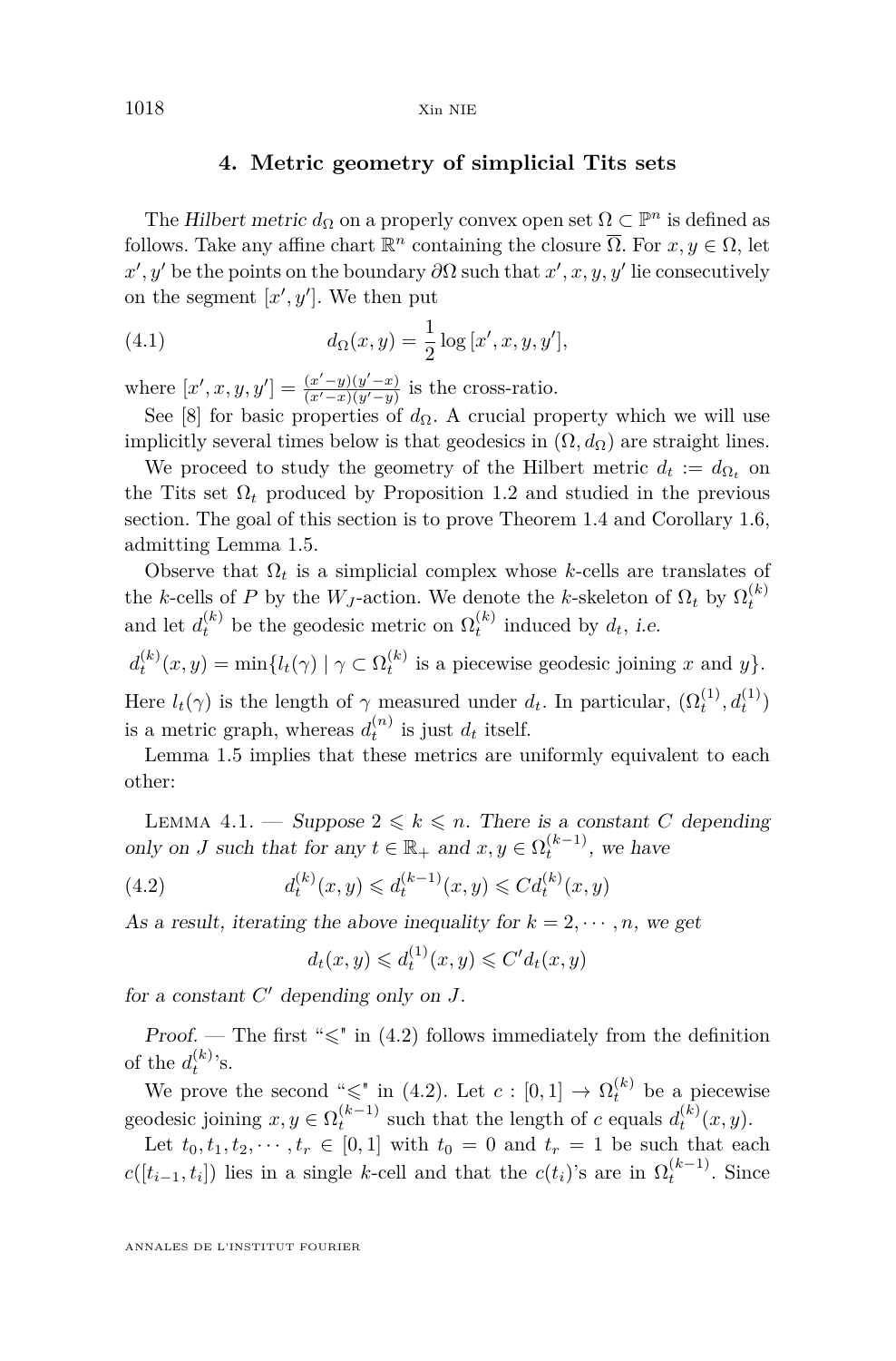*c* is length-minimizing, each  $c[t_{i-1}, t_i]$  must be a segment, whose length equals the distance between the two end points. Thus if we could prove

$$
d_t^{(k-1)}(c(t_{i-1}), c(t_i)) \leq C d_t^{(k)}(c(t_{i-1}), c(t_i))
$$

then we can take the sum over  $1 \leqslant i \leqslant r$  and use the triangle inequality to obtain

$$
d_t^{(k-1)}(x,y) \leqslant C d_t^{(k)}(x,y).
$$

Therefore, we can assume that both *x* and *y* lie on the boundary of a *k*-cell. Since each *k*-cell is isometric to some sub-cell of *P*, it is sufficient to prove that, for any *k*-dimensional sub-cell *F* of *P* we have

$$
d_t^{(k-1)}(x, y) \leq C d_t^{(k)}(x, y) = C d_t(x, y).
$$

for  $t \in \mathbb{R}_+$  and  $x, y \in F$ .

If  $x, y$  both lie on the same  $(k-1)$ -dimensional sub-cell of  $F$ , then we have  $d_t^{(k)}(x, y) = d_t^{(k-1)}(x, y)$  and there is nothing to prove. So we assume that *x* and *y* belong to  $(k-1)$ -dimensional sub-cells *A* and *B*, respectively.  $E = A \cap B$  is a  $(k-2)$ -dimensional sub-cell. Let  $x_0, y_0$  be a point in *E* nearest to *x*, *y*, respectively, i.e.  $d_t(x, E) = d_t(x, x_0)$  and  $d_t(y, E) = d_t(y, y_0)$ .

The three segments  $[x, x_0]$ ,  $[x_0, y_0]$  and  $[y_0, y]$  lie in  $\Omega_t^{(k-1)}$  and form a piecewise segment joining  $x, y$ , so the definition of  $d_t^{(k-1)}$  implies

(4.3) 
$$
d_t^{(k-1)}(x,y) \leq d_t(x,x_0) + d_t(x_0,y_0) + d_t(y_0,y).
$$

By the triangle inequality, we have

(4.4) 
$$
d_t(x_0, y_0) \leq d_t(x_0, x) + d_t(x, y) + d_t(y, y_0).
$$

(4.3) and (4.4) gives

$$
d_t^{(k-1)}(x, y) \leq 2(d_t(x, x_0) + d_t(y, y_0)) + d_t(x, y)
$$
  
= 2(d\_t(x, E) + d\_t(y, E)) + d\_t(x, y)

Now we apply Lemma [1.5,](#page-5-0) and conclude that

$$
d_t^{(k-1)}(x, y) \le (2C + 1)d_t(x, y)
$$

this is the required inequality.  $\Box$ 

Proof of Theorem 1. — Note that each vertex of the simplex *P* lies on different orbits of  $W_J$ , so the vertex set  $\Omega_t^{(0)}$  is the union of  $n+1$  orbits. Hence, fixing any vertex  $v_0$ , we have the follow expression for the entropy  $\delta_t = \delta(\Omega_t, d_t, W_J)$ :

$$
\delta_t = \overline{\lim_{R \to \infty}} \frac{1}{R} \log \# \{ v \in \Omega_t^{(0)} | d_t(v, v_0) \leq R \}.
$$

TOME 65 (2015), FASCICULE 3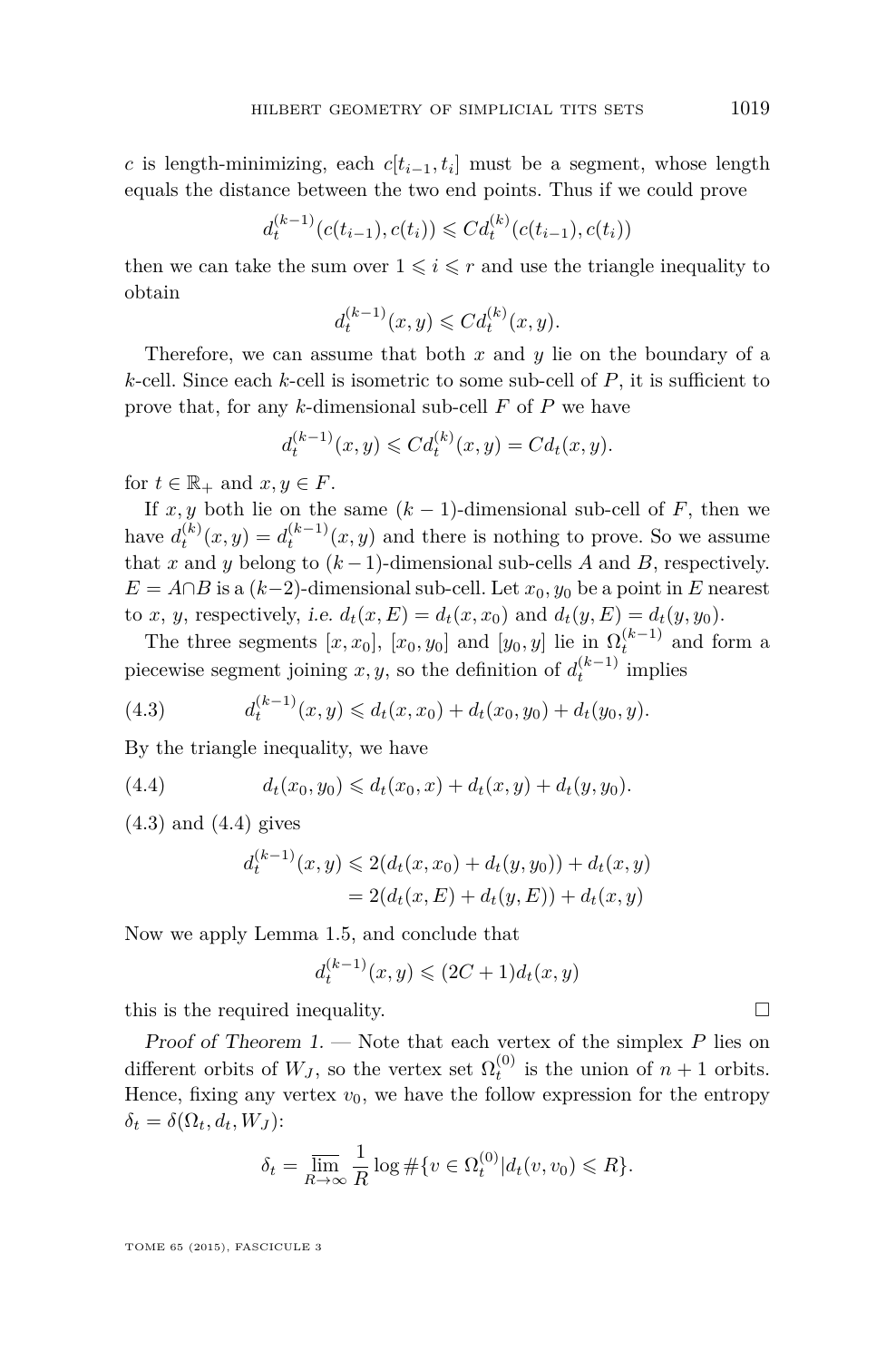1020 Xin NIE

We shall compare  $\delta_t$  with the entropy  $\delta_t^{(1)} = \delta(\Omega_t^{(1)}, d_t^{(1)}, W_J)$  of the metric graph  $(\Omega_t^{(1)}, d_t^{(1)})$ , which is defined by

$$
\delta_t^{(1)} = \overline{\lim}_{R \to \infty} \frac{1}{R} \log \# \{ v \in \Omega_t^{(0)} | d_t^{(1)}(v, v_0) \le R \}
$$

The comparison of  $d_t^{(1)}$  and  $d_t$  given by Lemma [4.1](#page-14-0) implies there is a constant  $C'$  depending only on  $J$  such that

$$
\delta_t^{(1)} \leq \delta_t \leq C' \delta_t^{(1)}.
$$

So it is sufficient to prove

$$
\delta_t^{(1)} \to 0 \quad \text{ as } t \to 0 \text{ or } t \to +\infty.
$$

To this end, let  $m(t)$  be the minimal length of edges of *P* under  $d_t$ . We have seen in Proposition [1.2](#page-2-0) that  $\Omega_t$  approaches the simplex *P* when  $t \to 0$ or  $+\infty$ . Using the expression of Hilbert metric [\(4.1\)](#page-14-0) one can see the length of each edge of *P* tends to  $+\infty$ , thus  $m(t) \to +\infty$ .

On the other hand, a  $W_J$ -invariant geodesic metric on the graph  $\Omega_t^{(1)}$  is uniquely determined by lengths of the edges of *P* and is monotone with respect to each of these lengths. Therefore, if we let  $d'$  be the metric on the graph defined by setting all edge lengths to be 1, then we have  $d_t^{(1)} \geq m(t)d'$ . This allows us to compare the entropy  $\delta_1^{(1)}$  defined by  $d_t^{(1)}$  with the one defined by  $d'$ :

$$
\delta_t^{(1)} \leqslant \frac{1}{m(t)} \delta(\Omega_t^{(1)}, d', W_J).
$$

But the right-hand side tends to 0 because  $\delta(\Omega_t^{(1)}, d', W_J)$  is a constant.  $\Box$ 

Proof of Corollary [1.6.](#page-5-0) — Let  $\Sigma$  be a surface with genus  $\geq 2$ . We claim that there are integers  $p, q, r \geq 3$  with  $\frac{1}{p} + \frac{1}{q} + \frac{1}{r} < 1$  and a subgroup  $\Pi$ of finite index in the  $(p, q, r)$ -triangle group  $\Delta = \Delta_{p,q,r}$  such that  $\Pi$  acts freely on the hyperbolic plan  $\mathbb{H}^2$  with quotient  $\mathbb{H}^2/\Pi \cong \Sigma$ . Restricting the one-parameter family of representations  $\rho_t : \Delta \to \mathrm{PGL}(n+1,\mathbb{R})$  given by Proposition [1.1](#page-2-0) and [1.2](#page-2-0) to Π, we obtain an one-parameter family of convex projective structures on  $\Sigma$ . We shall show that this family fulfils the requirements.

Since  $\Pi \subset \Delta$  has finite index, the entropy  $\delta(\Omega_t, d_t, \Pi)$  of the convex projective surface equals the entropy  $\delta(\Omega_t, d_t, \Delta)$  which tends to 0 by Theorem [1.4.](#page-5-0)

Lemma [1.5](#page-5-0) implies that for any *t*, every triangle inscribed in the fundamental triangle  $P$  has perimeter greater than  $\frac{1}{C}$  times the perimeter of  $P$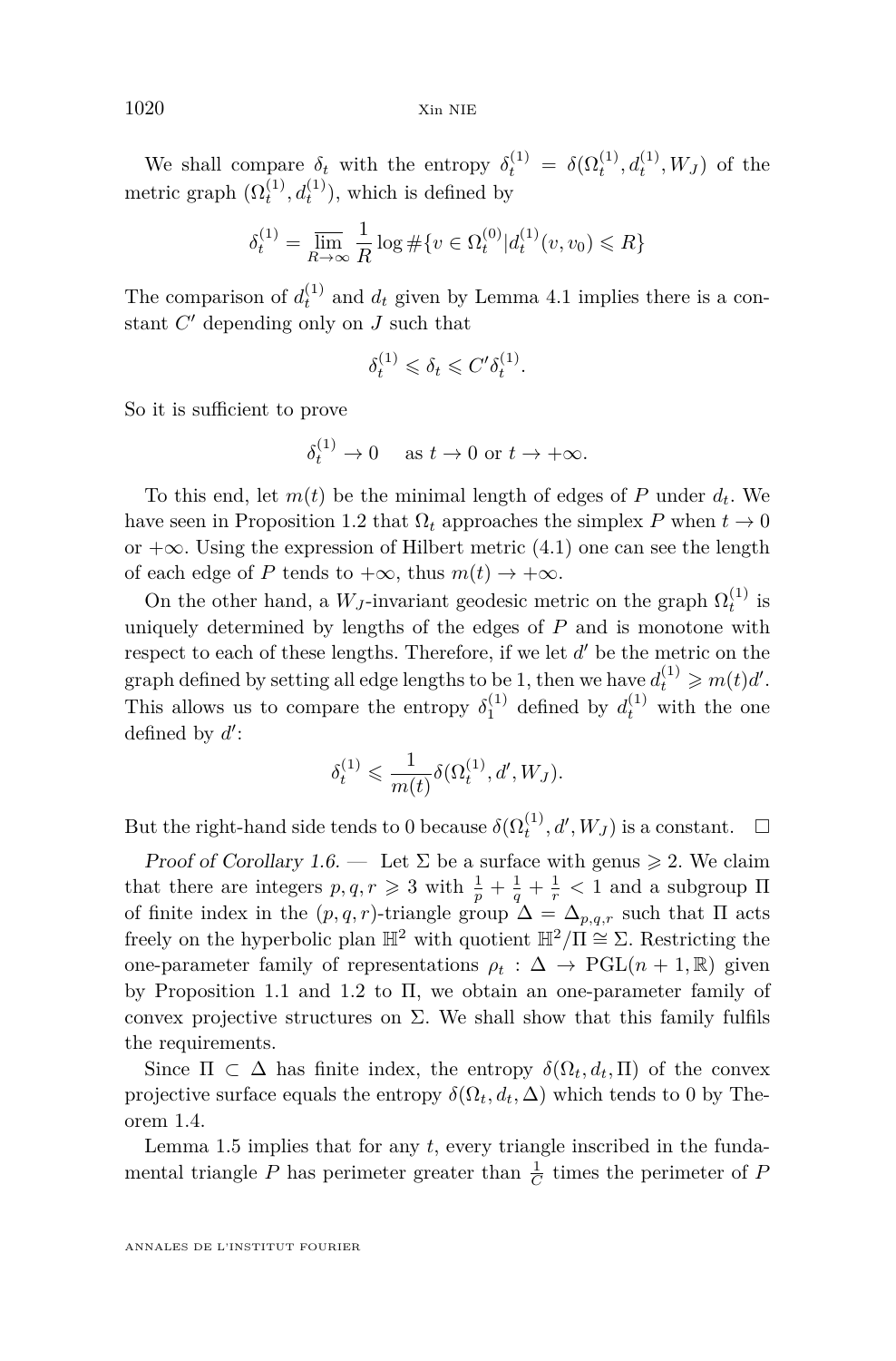<span id="page-17-0"></span>(measure by  $d_t$ ). But the latter perimeter tends to  $+\infty$  because of convergence of  $\Omega_t$  to *P*. Thus the constant of Gromov hyperbolicity of  $\Omega_t$  tends to  $+\infty$ .

To show that the systole tends to  $+\infty$ , we take a homotopically nontrivial closed curve  $c$  which is the shortest under  $d_t$ . The image of  $c$  under the orbifold covering map  $\Sigma \cong \mathbb{H}^2/\Pi \to \mathbb{H}^2/\Delta \cong P$  is a closed billiard trajectory in the triangle *P* which hits each of the three sides. The same argument as in the previous paragraph shows that the length of *c* goes to  $+\infty$ .



Finally, we prove the claim using an explicit constructions as indicated by the above picture. The boldfaced 10-gon consists of ten fundamental domains of the triangle group  $\Delta = \Delta_{5,5,5}$ . We take the five elements in  $\Delta$ indicated by the arrows, each of them pushing the 10-gon to an adjacent one. One checks that the group  $\Pi$  generated by them has the 10-gon as a fundamental domain. The quotient  $\mathbb{H}^2/\Pi$  is a surface obtained by pairwise gluing edges of the 10-gon. A calculation of Euler characteristic shows H<sup>2</sup>*/*Π have genus 2. Since closed surfaces of higher genus covers the surface of genus 2, by taking subgroups of  $\Pi$ , we conclude that all surfaces of genus  $\geq 2$ is the quotient of  $\mathbb{H}^2$  by some subgroup of  $\Delta$ , and the claim is proved.  $\Box$ 

#### **5. Proof of Lemma [1.5](#page-5-0)**

To begin with, we need the following fact concerning the cellular structure of  $\Omega_t$ . Looking at Figure [1.2,](#page-4-0) one observes that the 1-skeleton of  $\Omega_t$  consists of straight lines. More generally, in higher dimensions, the *k*-skeleton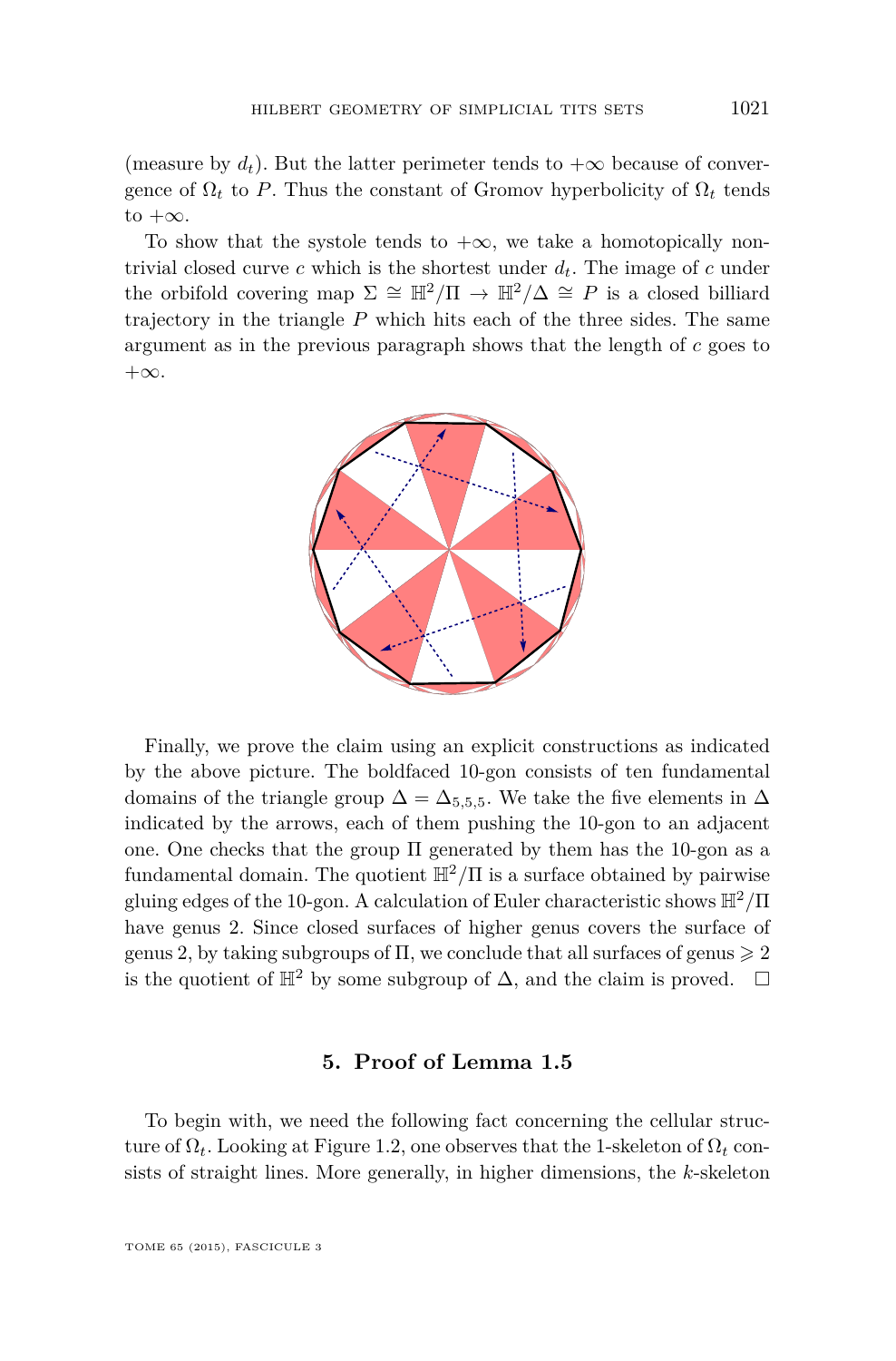<span id="page-18-0"></span> $\Omega_t^{(k)}$  is also a union of *k*-dimensional subspaces<sup>(1)</sup>, or equivalently, the *k*dimensional subspace *L* containing some *k*-cell must be an union of *k*-cells. This can be proved using the fact that the tangent space of a vertex in  $\Omega_t$ has the structure of a finite Coxeter complex, and it is well known that the above assertion holds for finite Coxeter complexes (see e.g. [\[9\]](#page-25-0)). We omit the details.

We first present a proof of Lemma [1.5](#page-5-0) for the 2-dimensional case, where the main idea is most transparent.

Proof of Lemma [1.5](#page-5-0) for  $n = 2$ . — We may assume

$$
W_J = \langle \tau_1, \tau_2, \tau_3 | (\tau_1 \tau_2)^p = (\tau_2 \tau_3)^q = (\tau_3 \tau_1)^r = \tau_1^2 = \tau_2^2 = \tau_3^2 = 1 \rangle.
$$

Suppose x and y lie on the sides A and B of a triangle P in  $\mathbb{P}^2$ , respectively. Denote the common vertex of *A* and *B* by *E*. We need to prove that

$$
Cd_t(x,y) \geq d_t(x,E) + d_t(y,E), \quad \forall t
$$

Put  $s_1 = \rho_t(\tau_1)$  and  $s_2 = \rho_t(\tau_2)$ . So  $s_1$  and  $s_2$  are reflections with respect to *A* and *B*, respectively, whereas  $s_1 s_2$  is a rotation of order *p*.



Figure 5.1.  $p = 5$ 

Figure 5.2.  $p = 4$ 

If *p* is odd, we put

$$
y' = \underbrace{s_2 s_1 s_2 \cdots s_1}_{p-1 \text{ reflections}} (y).
$$

<sup>&</sup>lt;sup>(1)</sup> By a "subspace" of  $\Omega_t$ , we mean the intersection of a projective subspace of  $\mathbb{P}^n$  with  $\Omega_t$ .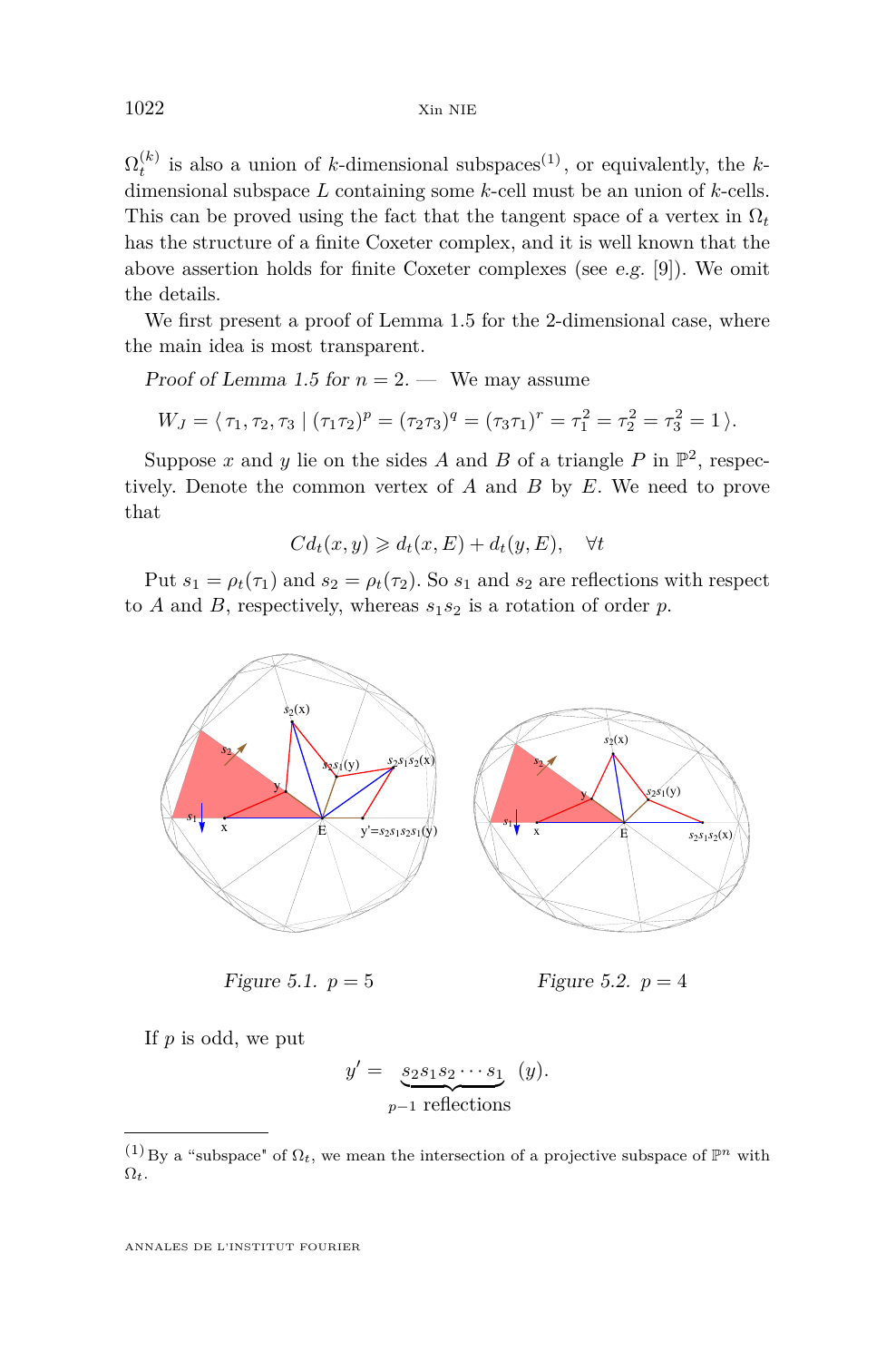Then  $y'$  lies on the opposite half ray of the geodesic ray  $\vec{Ex}$  (see Figure [5.1\)](#page-18-0). On the other hand, the successive images of  $[x, y]$  by the sequence of projective transforms

$$
s_2, s_2s_1, s_2s_1s_2, \cdots, \underbrace{s_2s_1s_2\cdots s_1}_{p-1}
$$

consititue a piecewise geodesic  $\gamma$  joining *x* and *y'*.  $\gamma$  consists of *p* pieces, each one with the same length  $d_t(x, y)$ . Thus we have

$$
p d_t(x, y) \geq d_t(x, y') \geq d_t(x, E).
$$

When *p* is even, we obtain the above inequality with  $x' = s_2 s_1 \cdots s_2(x)$ replacing  $y'$  in the same way (see Figure [5.2\)](#page-18-0).

Interchanging the roles of *x* and *y*, we get

$$
p d_t(x, y) \geq d_t(y, E)
$$

and conclude that

$$
2p d_t(x, y) \geq d_t(x, E) + d_t(y, E).
$$

 $\Box$ 

In order to tackle higher-dimensional cases, we first introduce a terminology. Let *E* be a  $(k-1)$ -cell of  $\Omega_t$ . Two *k*-cells are said to be *E*-colinear if they lie on the same *k*-dimensional subspace and their intersection is *E*. As explained at the beginning of this section, the *k*-dimensional subspace of  $\Omega_t$  containing a *k*-cell *A* is a union of *k*-cells, so for any  $(k-1)$ -sub-cell *E* of *A*, there is a unique *k*-cell in  $\Omega_t$  which is *E*-colinear to *A*.

The crucial point of the above proof in dimension 2 is the following fact: let *V* be the *k*-cell *E*-colinear to *A*. Then we can connect  $x \in A$  and some point in *V* by a curve piecewise isometric to the segment  $[x, y]$ , where the number of pieces is bounded by a combinatorial constant.

In higher dimensions, if this fact still holds, we would immediately get the required inequality as in the two-dimensional case, because the distance from  $x$  to any point of  $V$  is greater than the distance from  $x$  to  $E$ .

However, the situation is more delicate: the cell *V* which is *E*-colinear to *A* may not be a translate of *A* or *B* and this prevents us from constructing a curve going from  $x$  to  $V$  which is piecewise isometric to  $[x, y]$ .

In this situation, our alternative strategy is to take a cell  $A' = \rho_t(\gamma)A$ , the translate of *A* by some  $\gamma \in W_J$ , such that *A'* and *V* are contained in the same top-dimensional cell. Now we can go from  $x$  to  $A'$  along a curve piecewise isometric to  $[x, y]$ . To prove Lemma [1.5,](#page-5-0) we then need to show that the distance from  $x$  to  $A'$  is greater than the distance from  $x$  to  $E$ .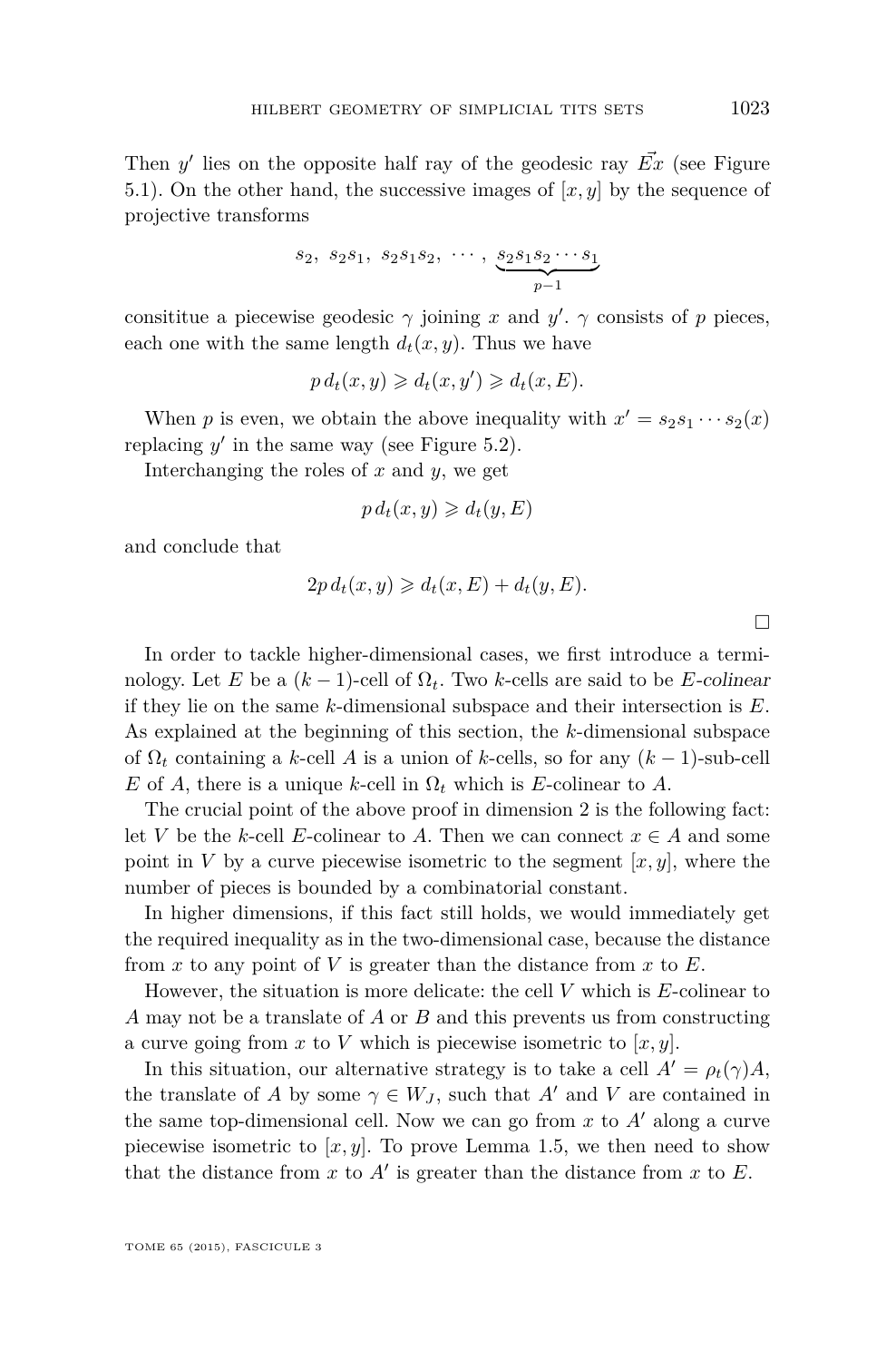<span id="page-20-0"></span>We will develop some lemmas concerning distance comparison in Hilbert geometry in order to carry out this strategy. But before going into that, the reader might find it useful to keep in mind the following typical example of the above situation. Take  $n = 3$  and  $k = 1$ , so that E is a vertex while *A* and *V* are edges. Assume that the sub-diagram of *J* corresponding to *E*  $(2)$  is



where the first two nodes form the sub-diagram corresponding to *A*. The 3-cells containing *E* then form the configuration of the barycentric subdivision of a tetrahedron, as partly shown in the picture below.



Here  $P$  is the tetrahedron *abcE*, while  $A$  and  $V$  are the segments  $[a, E]$ and  $[v, E]$ , respectively. We can take  $A'$  to be either  $[a_1, E]$ ,  $[a_2, E]$  or  $[a_3, E]$ .

We now discuss distance comparison in Hilbert geometry. Using the definition of Hilbert metrics  $Eq.(4.1)$  $Eq.(4.1)$ , it is easy to check that if a properly convex set  $\Omega \subset \mathbb{P}^n$  is strictly convex (*c.f.* the last paragraph of Section [2\)](#page-6-0), then the Hilbert metric  $d_{\Omega}$  has the following property. Let  $L \subset \Omega$  be a subspace and  $x \in \Omega \setminus L$ . Among all points of *L*, there is a unique  $x_0 \in L$ whose distance to x is minimal. We call  $x_0$  the projection of x on L, and denote it by  $x_0 = \Pr(x, L)$ .

Let  $L \subset \Omega$  be a hyperplane, *i.e.* a subspace of codimension 1. We say that  $\Omega$  have reflectional symmetry *s* with respect to *L* if  $s \in \text{PGL}(n+1,\mathbb{R})$  is a reflection preserving Ω and fixing each point of *L*. In this case, the triangle inequality and the fact that geodesics with respect to  $d_{\Omega}$  are straight lines yield a simple characterization of projections,

(5.1) 
$$
\Pr(x, L) = [x, s(x)] \cap L.
$$

<sup>&</sup>lt;sup>(2)</sup> Given a sub-cell  $E$  of the simplex  $P$ , the sub-diagram of  $J$  corresponding to  $E$  is the Coxeter diagram consisting of nodes *i* satisfying  $E \subset P_i$  and all the weighted edges joining these nodes.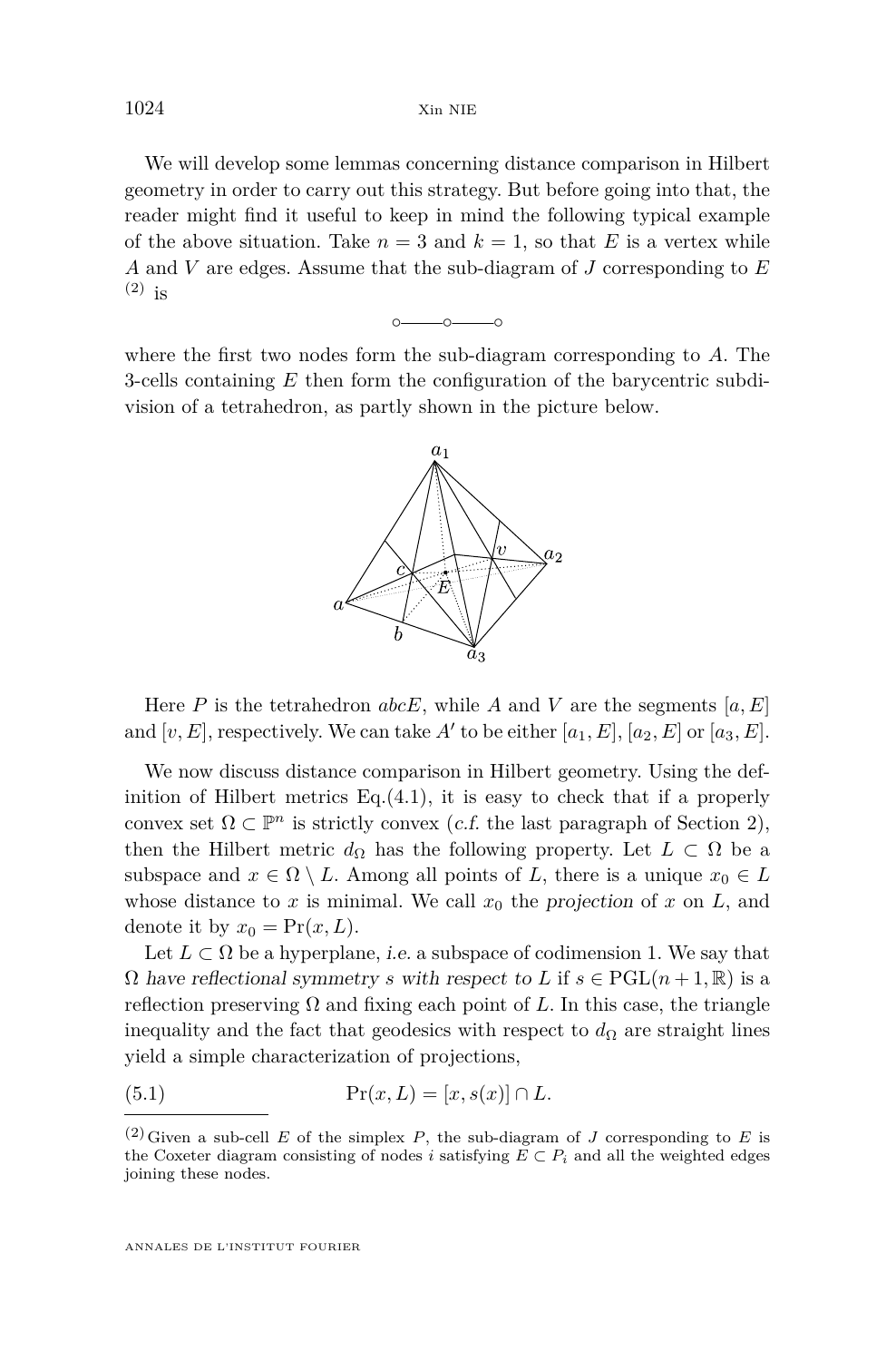<span id="page-21-0"></span>LEMMA 5.1. — Let  $\Omega \subset \mathbb{P}^n$  be a properly strictly convex open set with reflectional symmetry *s* with respect to a hyperplane *L*. Then for any  $x, y \in$  $\Omega$ , we have

$$
d_{\Omega}(\Pr(x, L), \Pr(y, L)) \leq d_{\Omega}(x, y).
$$

In particular, if  $x \in L$ , then for any  $y \in \Omega$  we have

$$
d_{\Omega}(x, \Pr(y, L)) \leq d_{\Omega}(x, y).
$$



Figure 5.3.  $d_{\Omega}(x_0, y_0) \leq d_{\Omega}(x, y)$ 

Proof. — Denote  $x_0 = \Pr(x, L)$  and  $y_0 = \Pr(y, L)$ . The reflection *s* has another fixed point  $p \in \mathbb{P}^n$  outside *L*. We have  $x_0 = \overline{xp} \cap L$  and  $y_0 =$ *yp* ∩ *L*. Therefore the four points *x, y, x*<sub>0</sub>*, y*<sub>0</sub> lie on the plane  $\overline{pxy}$ , which is preserved by *s*. So we are reduced to the 2-dimensional case by restricting the consideration to  $\Omega_0 = \overline{pxy} \cap \Omega$  and  $L_0 = \overline{pxy} \cap L$ .

Suppose that  $L_0$  intersects  $\partial\Omega_0$  at  $x'_0$  and  $y'_0$ , see Figure 5.3. Since  $\Omega_0$ has reflectional symmetry with respect to  $L_0$ , the lines  $\overline{px'_0}$  and  $\overline{py'_0}$  are tangent to  $\Omega$ . Let  $x_0''$  (resp.  $y_0''$ ) be the intersection of  $\overline{px_0'}$  (resp.  $\overline{py_0'}$ ) with  $\overline{xy}$ . It is a basis fact from projective geometry that we have an equality of cross-ratios

$$
[x'_0, x_0, y_0, y'_0] = [x''_0, x, y, y''_0].
$$

Since  $x'$  and  $y'$  lie strictly inside the segment  $[x''_0, y''_0]$ , we have

$$
[x'_0, x_0, y_0, y'_0] = [x''_0, x, y, y''_0] \leq [x', x, y, y'].
$$

It follows that  $d_{\Omega}(x_0, y_0) \leq d_{\Omega}(x, y)$ .

TOME 65 (2015), FASCICULE 3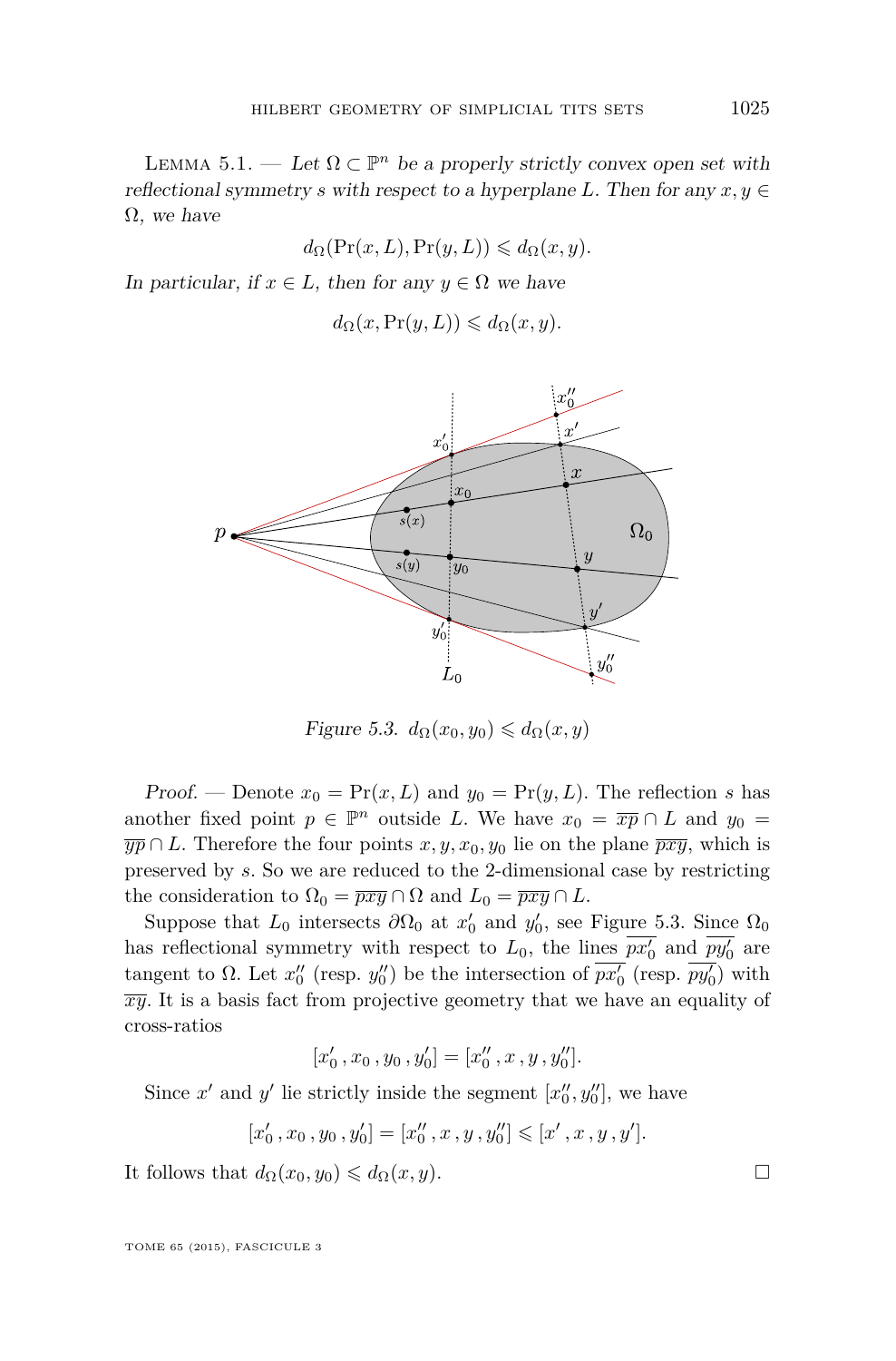<span id="page-22-0"></span>The next lemma, which strengthens the above one in the case where there are several reflectional symmetries, is the main nontrivial ingredient that we need to add to above two-dimensional proof of Lemma [1.5](#page-5-0) in order to generalize it to higher dimensions.

LEMMA 5.2. — Let  $\Omega \subset \mathbb{P}^n$  be a properly strictly convex open set with reflectional symmetries  $s_1, \dots, s_m$  ( $m \leq n-1$ ) with respect to hyperplanes  $L_1, L_2, \dots, L_m$ , such that the *s*<sup>*i*</sup>'s generate a finite group  $\Gamma \subset \text{PGL}(n + 1)$ 1, R). Assume that  $W = L_1 \cap \cdots \cap L_m$  has dimension  $n - m$  (i.e. the  $L_i$ 's are in general position) and  $W \cap \Omega \neq \emptyset$ . Let *D* be a Γ-invariant convex subset of  $\Omega$ . Then for any  $x \in W \cap \Omega$  and any  $x' \in D$ , there is some point  $x_0$  in  $W \cap D$  such that

$$
d_{\Omega}(x,x_0)\leqslant d_{\Omega}(x,x')
$$

Proof. — Fix  $x \in W \cap \Omega$  and  $x' \in W \cap D$ . We can choose an affine chart  $A \subset \mathbb{P}^n$ , an origin  $x_0 \in \mathcal{A}$  (so as to consider  $\mathcal{A}$  as a vector space) and a Euclidean scalar product on A such that

- (1) A contains the closure of  $\Omega$ ;
- (2)  $L_1, \dots, L_m$  are linear subspaces of A, or equivalently,  $x_0 \in W$ ;
- (3) Γ preserves the Euclidean scalar product;
- (4)  $x' \in W^{\perp}$ , where  $W^{\perp}$  is the orthogonal complement of *W*.

Our aim is to show that the origin  $x_0$  is contained in  $D$  and satisfies the required inequality. Let us denote  $x_0$  simply by 0.

We will mainly work on the subspace  $W^{\perp}$  of A. Each  $L'_{i} = L_{i} \cap W^{\perp}$  is a subspace of  $W^{\perp}$  of codimension 1, and the intersection  $L'_1 \cap \cdots \cap L'_m$  is trivial. Since  $D \cap W^{\perp}$  is invariant by  $\Gamma$  and is convex, the barycenter of the *Γ*-orbit of *x* lies in  $D \cap W^{\perp}$  and is fixed by *Γ*. But  $L'_1 \cap \cdots \cap L'_m = \{0\}$ implies that the only fixed point of  $\Gamma$  in  $W^{\perp}$  is 0, thus  $0 \in D$  as required.

We proceed to prove  $d_{\Omega}(x,0) \leq d_{\Omega}(x,x')$ . Put

$$
C_i(\theta) = \{ y \in W^{\perp} | \angle(y, L'_i) \geqslant \theta \text{ or } y = 0 \}
$$

where  $\angle(y, L'_i)$  is the Euclidean angle between the 1-dimensional subspace spanned by *y* and the subspace  $L_i'$ . Namely,  $C_i(\theta)$  consists of points in  $W^{\perp}$ which are away from  $L_i'$  by an angle  $\theta$ . We take  $\theta$  small enough so that

(5.2) 
$$
C_1(\theta) \cup \cdots \cup C_m(\theta) = W^{\perp}.
$$

Condition (3) above implies that the restriction of the reflection  $s_i$  to *W*<sup>⊥</sup> is just the Euclidean reflection with respect to  $L_i'$ . So it follows from Eq.[\(5.1\)](#page-20-0) that for any  $y \in W^{\perp}$ , the projection  $Pr(y, L_i)$  coincides with the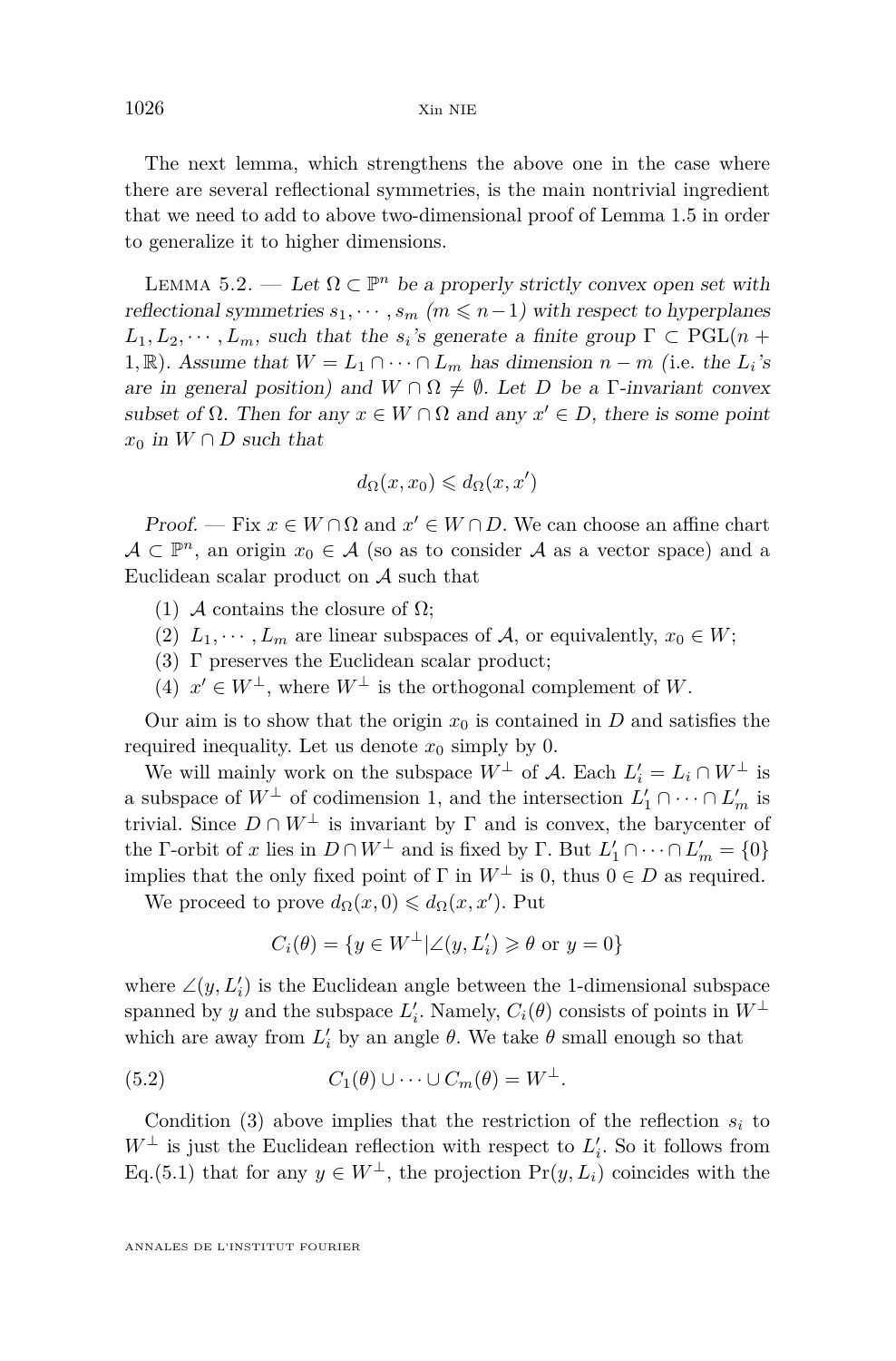Euclidean projection (within  $W^{\perp}$ ) of *y* on  $L'_{i}$ . Therefore, by definition of  $C_i(\theta)$ , any  $y \in C_i(\theta)$  verifies

(5.3) 
$$
|\Pr(y, L_i)| \leq |y| \cos \theta
$$

We construct a sequence of points  $y_0, y_1, y_2, \dots \in W^{\perp} \cap D$  converging to 0 as follows. Put  $x' = y_0$ . Assume by recurrence that we already have *y*<sub>*k*</sub>. By Eq.[\(5.2\)](#page-22-0), there is some  $i_k \in \{1, \dots, m\}$  such that  $y_k \in C_{i_k}$ . We then put

$$
y_{k+1} = \Pr(y_k, L_{i_k}).
$$

The inequality (5.3) yields

$$
|y_k| \leqslant |y_{k-1}| \cos \theta \leqslant \cdots \leqslant |y_0| (\cos \theta)^k.
$$

Hence  $\lim_{k\to\infty} y_k = 0$ .

On the other hand, Lemma [5.1](#page-21-0) yields

$$
d_{\Omega}(x, y_k) \leq d_{\Omega}(x, y_{k-1}) \leq \cdots \leq d_{\Omega}(x, y_0) = d_{\Omega}(x, x').
$$

Therefore, by continuity of the metric  $d_{\Omega}$ , we conclude that

$$
d_{\Omega}(x,0) = \lim_{k \to \infty} d_{\Omega}(x,y_k) \leq d_{\Omega}(x,x').
$$

Return to the specific convex set  $\Omega_t$ . For any cell *V* of  $\Omega_t$ , we let  $St(V)$ denote the union of all closed *n*-cells containing *V* ("St" for "star-like" or "saturated").

LEMMA 5.3. — St(V) is a convex subset of  $\Omega_t$ .

Proof. — Let F be a  $(n-1)$ -cell on the boundary of  $St(V)$  and let L be the hyperplane containing *F*. *L* does not contain *V* , so *V* is contained in one of the two "half-spaces" in  $\Omega_t$  bounded by *L*. Using the fact that *L* is an union of  $(n-1)$ -cells, we conclude the whole  $St(V)$  lie in the same half-space as V. Therefore,  $St(V)$  is an intersection of half-spaces, hence is  $\Box$ convex.

With the above preparations, we can finally give the proof of Lemma [1.5](#page-5-0) in arbitrary dimensions.

Proof of Lemma [1.5.](#page-5-0) — Fix a hyperbolic Coxeter diagram *J*. The Coxeter group is

$$
W_J = \langle \tau_0, \cdots, \tau_n | (\tau_i \tau_j)^{m_{ij}} = \tau_i^2 = 1, \forall i \neq j \rangle.
$$

By definition of hyperbolic Coxeter diagrams, for any  $I \subsetneq \{0, \dots, n\}$ , the subgroup  $W_I$  generated by  $\{\tau_i\}_{i \in I}$  is finite. The word-length of  $\sigma \in W_I$ , denoted by  $l(\sigma)$ , is defined as the minimum of the integer k such that

П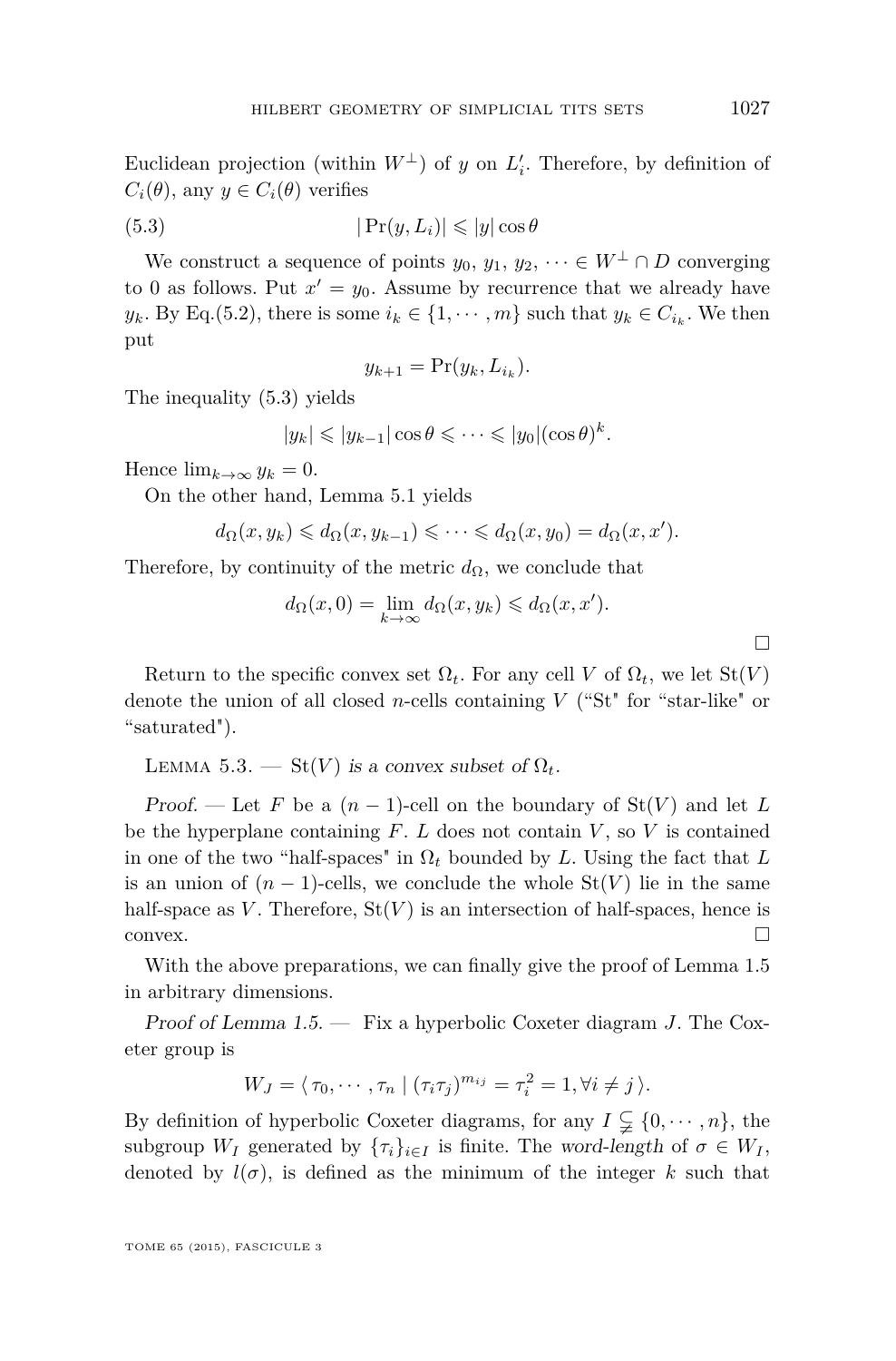<span id="page-24-0"></span> $\sigma = \tau_{i_1} \cdots \tau_{i_k}$  for some  $i_1, \cdots, i_k \in I$ . We define the word-length-diameter of  $W_I$  as

$$
diam(W_I) = \max_{\sigma \in W_I} l(\sigma)
$$

and put

$$
C = \max_{I \subsetneq J} \text{diam}(W_I) .
$$

We only need to show that

$$
C d_t(x, y) \geq d_t(x, E)
$$

because if this is true, exchanging the roles of *x* and *y* gives  $Cd_t(x, y) \geq$  $d_t(y, E)$  and the required inequality follows.

Let *V* be the *k*-cell which is *E*-colinear to *A*. Let  $\gamma \in \text{Stab}_{W_J}(E)$  be such that  $P' = \rho_t(\gamma)P$  contains *V*. We denote  $A' = \rho_t(\gamma)A$  and  $x' = \rho_t(\gamma)x$ .

We first show that there is a curve joining  $x$  and  $x'$  which is piecewise isometric to  $[x, y]$  with at most  $C$  pieces.

Denote  $s_i = \rho_t(\tau_i)$ . Let  $J_E \subset \{0, 1, \dots, n\}$  be the set of indices of those *P*<sup>*i*</sup> such that  $E \subset P_i$ . Then  $J_E$  has  $n - k + 1$  elements and  $\text{Stab}_{W_J}(E)$  is generated by  $\{s_i\}_{i \in J_E}$ .

We can write  $\gamma = \tau_{i_1} \cdots \tau_{i_m}$ , with  $i_1, \cdots, i_m \in J_E$  and  $m \leq \text{diam}(W_{J_E}) \leq$ *C*. Then  $\rho_t(\gamma) = s_{i_1} s_{i_2} \cdots s_{i_m}$ . Consider the sequence of segments

 $s_{i_1}([x,y]), s_{i_1}s_{i_2}([x,y]), \cdots, s_{i_1}s_{i_2}\cdots s_{i_m}([x,y]).$ 

The *k*-cell *A* contains the  $(k-1)$ -cell *E*, so *A* has only one vertex *a* lying outside *E*. Similarly *B* has only one vertex *b* outside *E*. Each face *P<sup>i</sup>* of *P* must contain at least one of the two points *a* and *b*. Hence a face containing *E* also contains either *A* or *B*. It follows that if  $i \in J_E$  then  $s_i$  fixes either *x* or *y*. Therefore, each segment in the above sequence shares at least one end point with the next one. So the union of these segments is connected, and we can extract a subset of these segments to form a curve joining x and  $x'$ which is piecewise isometric to  $[x, y]$ . The number of pieces is bounded by *C*.

Next, using the triangle inequality, we conclude that

$$
Cd_t(x,y) \geq d_t(x,x').
$$

So it remains to be shown that

(5.4)  $d_t(x, x') \geq d_t(x, E)$ .

To this end, we use Lemma [5.2.](#page-22-0) Let  $St(V)$  be the convex set *D* in Lemma [5.2,](#page-22-0) which contains  $x'$  (in the above example  $St(V)$  is the tetrahedron  $a_1a_2a_3E$ ). Let  $J_A \subset \{0,1,\dots,n\}$  be the set of indices of those faces  $P_i$ which contain *A* and let  $L_i$  be the hyperplane containing  $P_i$ .  $W = \bigcap_{i \in J_A} L_i$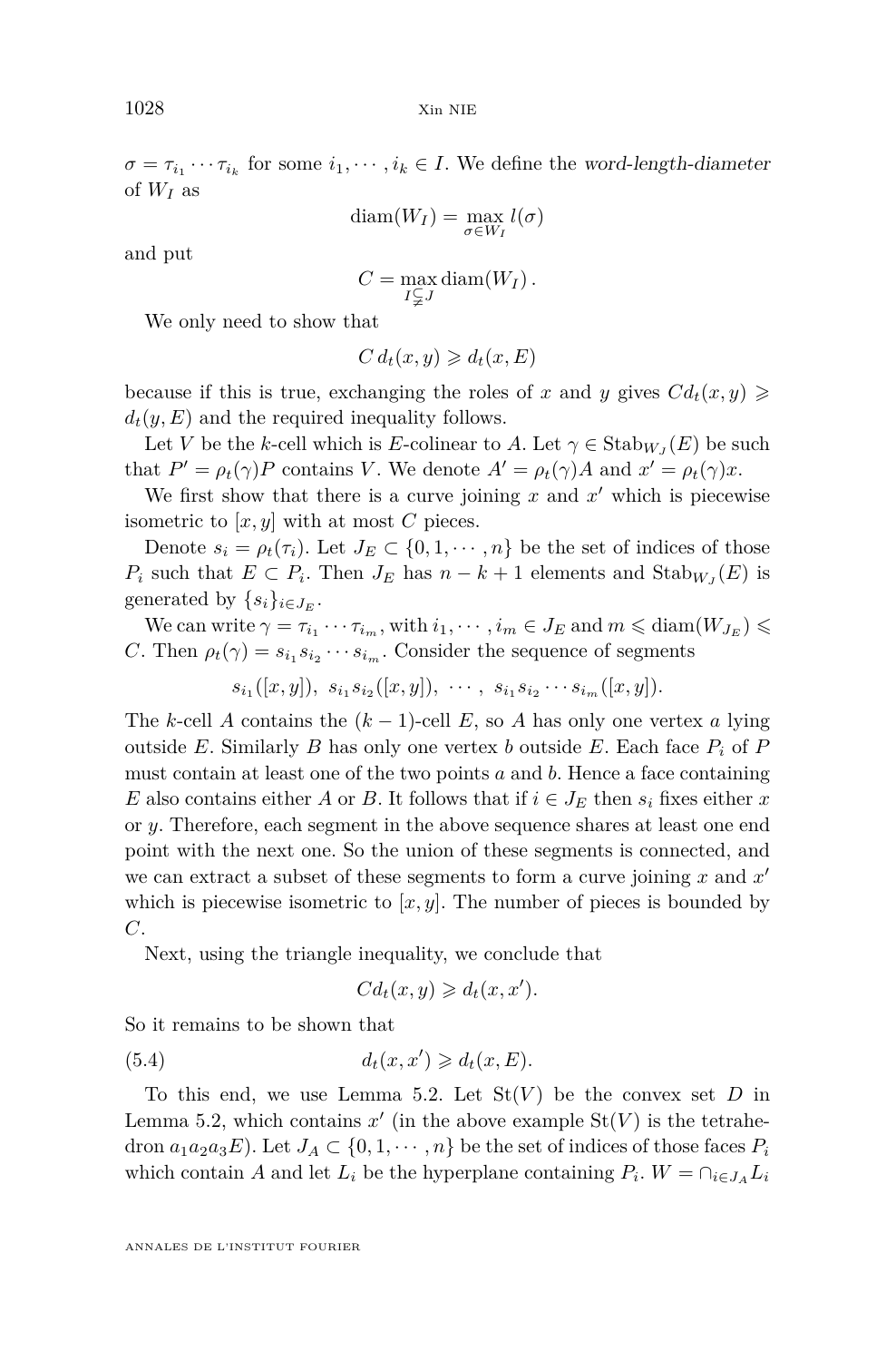<span id="page-25-0"></span>is the *k*-dimensional subspace containing *A* and *V* (in the above example *W* is the line passing through *a*, *E* and *v*). For each  $i \in J_A$ , the reflection  $s_i$ preserves  $St(V)$  since  $V \subset L_i$ . Thus the hypothesis of Lemma [5.2](#page-22-0) is verified and we conclude that there is  $x_0 \in V = \text{St}(V) \cap W$  such that

$$
d_t(x, x') \geq d_t(x, x_0).
$$

The union  $A \cup V$  is convex because it is the intersection of  $St(E)$  and a *k*-dimensional subspace. So  $[x, x_0]$  intersects *E* at some point  $x_1$  and we have

$$
d_t(x, x_0) \geq d_t(x, x_1) \geq d_t(x, E)
$$

Hence we have obtained  $(5.4)$ , and the proof is complete.

#### BIBLIOGRAPHY

- [1] Y. BENOIST, "Convexes divisibles. I", in Algebraic groups and arithmetic, Tata Inst. Fund. Res., Mumbai, 2004, p. 339-374.
- [2] ——— , "Convexes divisibles. III", Ann. Sci. École Norm. Sup. (4) **38** (2005), no. 5, p. 793-832.
- [3] ——— , "Five lectures on lattices in semisimple Lie groups", in Géométries à courbure négative ou nulle, groupes discrets et rigidités, Sémin. Congr., vol. 18, Soc. Math. France, Paris, 2009, p. 117-176.
- [4] M. Crampon, "Entropies of strictly convex projective manifolds", J. Mod. Dyn. **3** (2009), no. 4, p. 511-547.
- [5] É. Ghys & P. de la Harpe (eds.), Sur les groupes hyperboliques d'après Mikhael Gromov, Progress in Mathematics, vol. 83, Birkhäuser Boston, Inc., Boston, MA, 1990, Papers from the Swiss Seminar on Hyperbolic Groups held in Bern, 1988, xii+285 pages.
- [6] W. M. GOLDMAN, "Geometric structures on manifolds and varieties of representations", in Geometry of group representations (Boulder, CO, 1987), Contemp. Math., vol. 74, Amer. Math. Soc., Providence, RI, 1988, p. 169-198.
- [7] ——— , "Convex real projective structures on compact surfaces", J. Differential Geom. **31** (1990), no. 3, p. 791-845.
- [8] P. de la Harpe, "On Hilbert's metric for simplices", in Geometric group theory, Vol. 1 (Sussex, 1991), London Math. Soc. Lecture Note Ser., vol. 181, Cambridge Univ. Press, Cambridge, 1993, p. 97-119.
- [9] J. E. Humphreys, Reflection groups and Coxeter groups, Cambridge Studies in Advanced Mathematics, vol. 29, Cambridge University Press, Cambridge, 1990, xii+204 pages.
- [10] F. Lannér, "On complexes with transitive groups of automorphisms", Comm. Sém., Math. Univ. Lund [Medd. Lunds Univ. Mat. Sem.] **11** (1950), p. 71.
- [11] A. Manning, "Topological entropy for geodesic flows", Ann. of Math. (2) **110** (1979), no. 3, p. 567-573.
- [12] G. MARGULIS & E. VINBERG, "Some linear groups virtually having a free quotient", J. Lie Theory **10** (2000), no. 1, p. 171-180.
- [13] J. Vey, "Sur les automorphismes affines des ouverts convexes saillants", Ann. Scuola Norm. Sup. Pisa (3) **24** (1970), p. 641-665.